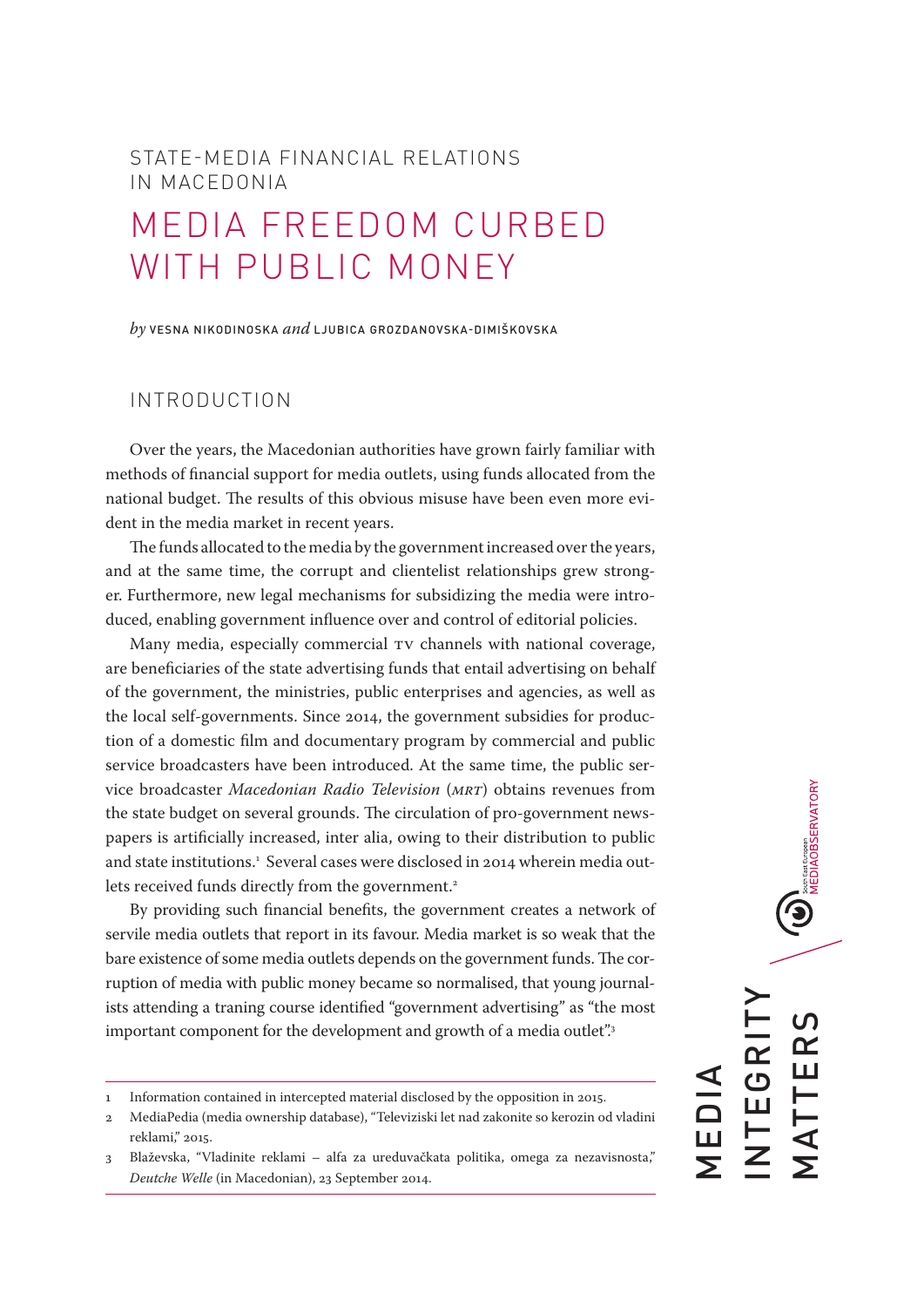This situation has been reflected in the editorial policy, the fall in professional and ethical standards in the newsrooms, as well as in culture of fear and self-censorship among journalists.

## 1 TRANSPARENCY OF FINANCIAL MECHANISMS

Lack of transparency of financial mechanisms for allocation of the state funds to the media in Macedonia is a prerequisite for effectively maintaining corrupt business and political relations.

There are no clear and precise criteria on the distribution of government advertising to the media, partly because of the inadequate and perplexing legislation. The share of the central and local authorities as well as of the public institutions, agencies and enterprises which are part of the advertising media market through government advertising has been one of the best kept state secrets in recent years.4 The journalists who investigated the subject were given the response that it was a matter of "classified information" for which they needed security clearance.5 Although the regulatory body, within its regular analyses, has recently been estimating the share of the government in the advertising market, accurate figures are known only to the government.

In 2014, the government released the information on its campaign expenditures of 18 million euro for a period of two and a half years, but failed to provide details on the amounts allocated to particular media and the criteria used for distribution of the funds. In July 2015, the government declared a moratorium on government advertising. However, the campaigns continued to be broadcasted on *MRT*, free of charge and in significant numbers.

Furthermore, the subsidies for production of domestic documentary and film programmes are allocated in the same unclear and non-transparent manner, while *MRT* is a non-transparent institution regarding both the work of the governing bodies and its financial operation.

This report will focus on three financial mechanisms through which the government supports the media: state advertising, subsidies for production of film and documentary programmes and assistance that *MRT* receives from the national budget. The research was conducted in the period from August to October 2015, using several qualitative methods for collecting and analysing data: in-depth interviews with journalists and media professionals, representatives of media organisations and the media industry, as well as qualitative analysis of legislation, official documents of state institutions and other relevant

5 Interview with Meri Jordanovska, journalist, *BIRN Macedonia*, 15 September 2015.

MEDIA INTEGRITY MATTERS STATE-MEDIA FINANCIAL RELATIONS IN MACEDONIC MEDIA IN MEDIA IN MEDIA IN MENINONICURBED WITH PUBLIC MONEY 2 THERE ARE NO CLEAR AND PRECISE CRITERIA ON THE DISTRIBUTION OF GOVERNMENT ADVERTISING TO THE MEDIA, PARTLY BECAUSE OF THE INADEQUATE AND PERPLEXING LEGISLATION. THE SHARE OF THE CENTRAL AND LOCAL AUTHORITIES AS WELL AS OF THE PUBLIC INSTITUTIONS, AGENCIES AND ENTERPRISES WHICH ARE PART OF THE ADVERTISING MEDIA MARKET THROUGH GOVERNMENT ADVERTISING HAS BEEN ONE OF THE BEST KEPT STATE SECRETS IN RECENT YEARS.

19

 $\sim$  $\widetilde{\Xi}$ 

<sup>4</sup> Ordanoski, *Buying love with public money*, Flash Report 5: Macedonia, SEE Media observatory website, 2014. Available at: http://mediaobservatory.net/radar/flash-report-5-macedonia. Accessed 5 August 2015.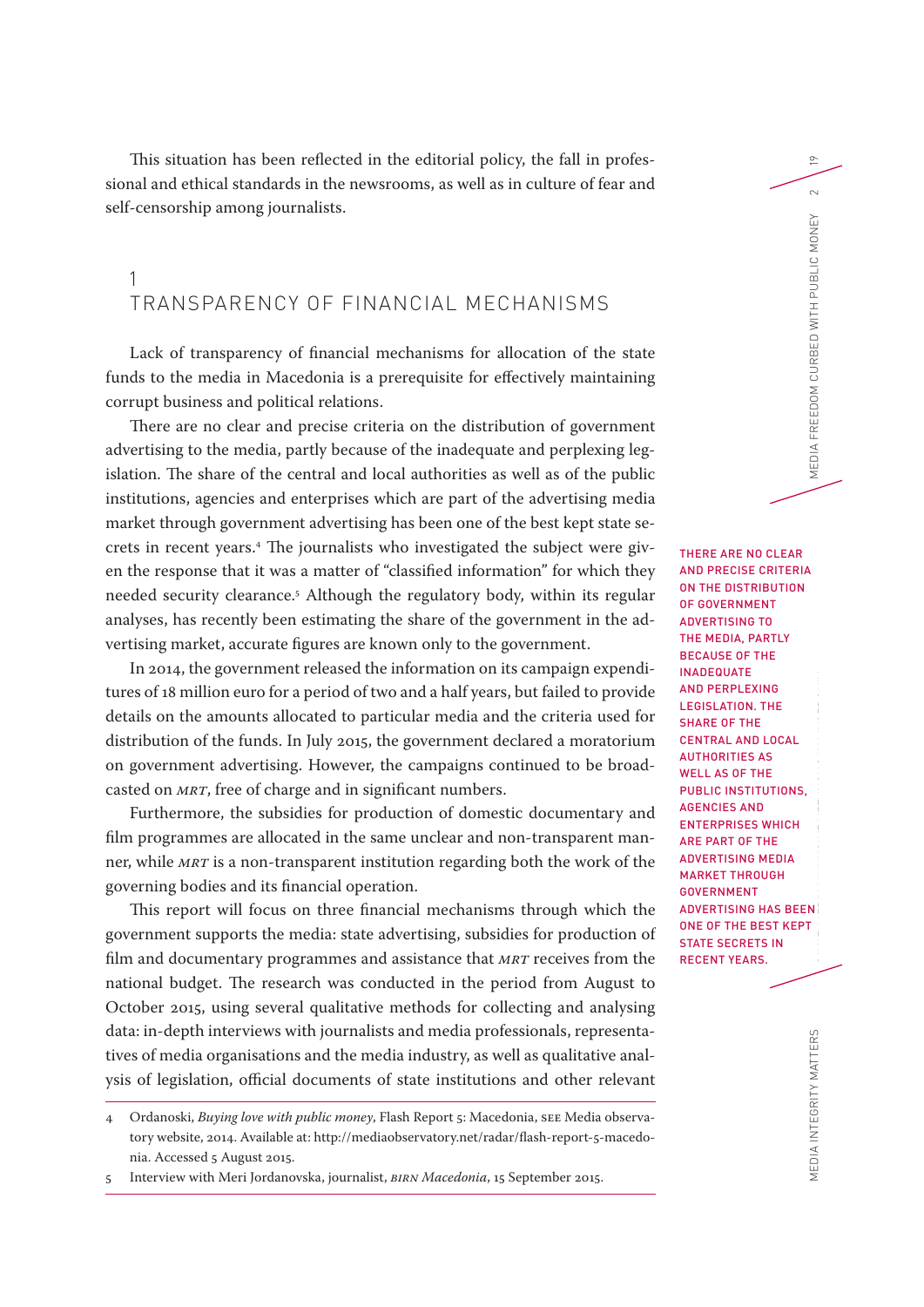research. Information was also requested from the state bodies using the freedom of information legislation.

## 2 STATE ADVERTISING

The advertising market in Macedonia is weak and lacks resources. The estimated market value of 40–50 million euro is insufficient to sustain the large number of media, 140 of which are broadcasters.6 Not only have most media continued to operate in the poor market for years, but also interest in establishing new broadcasters does not seem to wane. Many media have managed to survive as a result of the unfair competition created through political clientelism and financial incentives from the government, political parties and the economic entities related to them.

There are no accurate and reliable figures available on the size of the media advertising budget in Macedonia. According to the Agency for Audio and Audiovisual Media Services (AAAVMS), all broadcasters (commercial and public) generated total revenues of 3,176,740,000 MKD (around 52 million euro) in 2014.7 The advertising revenue in the TV broadcast sector, commercial and PSB, was around 26 million euro.

Television remains the most influential media in Macedonia.8 It is the most attractive media for commercial advertisers, but also for advertising by the government and political parties.

The ruling party, VMRO-DPMNE, 9 has been taking up media space more aggressively since 2008. The analyses show a steady increase in the funds allocated by the government and the ruling party from the state budget to finance public campaigns in the media.10 From 2008 to 2013, the government was among the top five advertisers in the advertising market, with the exception of 2010, when it ranked 18<sup>th</sup>. The ruling party, VMRO-DPMNE, also appears on the list of the 50 heaviest media advertisers. In 2013, the government and VMRO-DPMNE had a 7.8 percent share in the total number of advertisements. According to some estimates, the total of the budget funds spent on advertising by the government and the ruling party, as well as those of public enterprises, agencies and local authorities, makes the government the largest advertiser in VMRO-DMPNE HAD A 7.8 PERCENT SHARE IN THE TOTAL NUMBER OF ADVERTISEMENTS. ACCORDING TO SOME ESTIMATES, THE GOVERNMENT IS THE LARGEST ADVERTISER IN THE TELEVISION MARKET. IT CONTROLS 15–20 PERCENT OF THE TOTAL ADVERTISING REVENUE OF THE MEDIA.

IN 2013, THE GOVERNMENT AND

7 The regulatory body keeps records and only estimates the revenues of the broadcasters.

19

 $\infty$  $\widetilde{\Xi}$ 

<sup>6</sup> According to the media register on the website of the AAAVMS, in October 2015, there were 66 TV and 76 radio broadcasters.

<sup>8</sup> AAAVMS, *Analiza na pazarot na audio i audiovizuelni mediumski uslugi za 2014 godina*, 2015, p. 7.

<sup>9</sup> VMRO-DPMNE has been in power for nine years since winning the elections in 2006.

<sup>10</sup> Analyses of the market of broadcasting activity from 2008 to 2014.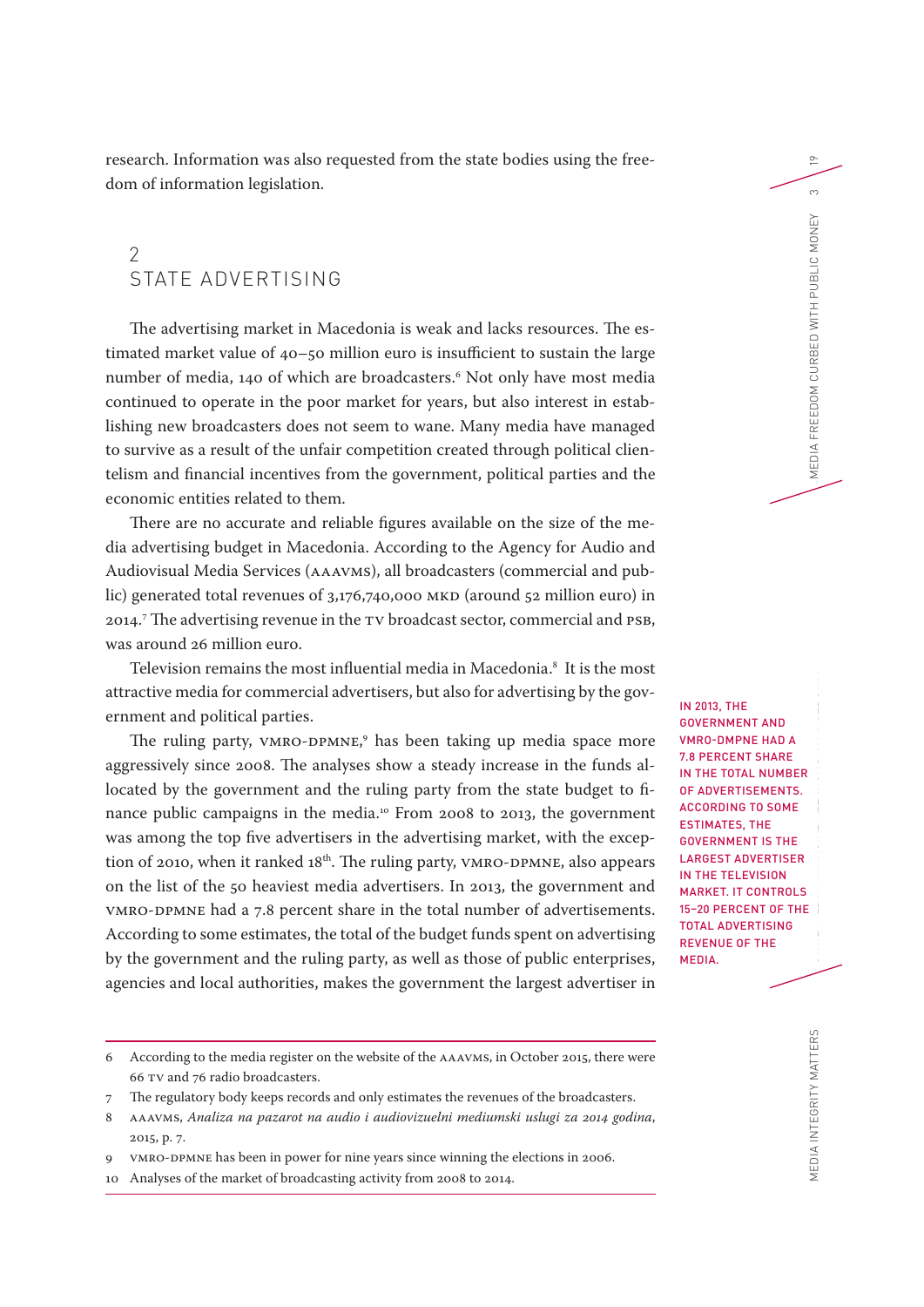the television market in Macedonia. It controls 15–20 percent of the total advertising revenue of the media.<sup>11</sup>

|      | GOVERNMENT OF RM      |           | IVMRO-DPMNE            |           |  |  |
|------|-----------------------|-----------|------------------------|-----------|--|--|
| YEAR | POSITION              | SHARE [%] | POSITION               | SHARE (%) |  |  |
| 2014 | NO DATA               | NO DATA   | NO DATA                | NO DATA   |  |  |
| 2013 | 2 <sup>ND</sup> PLACE | 5.00      | 5 <sup>TH</sup> PLACE  | 2.84      |  |  |
| 2012 | 1 <sup>ST</sup> PLACE | 4.00      | 11 <sup>TH</sup> PLACE | 1.75      |  |  |
| 2011 | 4TH PLACE             | 2.50      | 23RD PLACE             | 1.00      |  |  |
| 2010 | 18TH PLACE            |           | 46TH PLACE             |           |  |  |
| 2009 | 5TH PLACE             |           | 13TH PLACE             |           |  |  |
| 2008 | 2 <sup>ND</sup> PLACE |           | 38TH PLACE             |           |  |  |

*Table 1* THE GOVERNMENT AND THE RULING PARTY AMONG THE 50 HEAVIEST ADVERTISERS

Source: AAAVMS, Analyses of the broadcasting market for 2008–2013.

No official data is available on the ranking of the government on the list of the heaviest advertisers in 2014. The regulator, AAAVMS, failed to publish this data in the 2015 analysis, unlike the previous years. The director of the AAAVMS, Zoran Trajčevski, explained that the media research agency based the analysis on the official price lists of the broadcasters, without calculating the discounts. Therefore, the calculations are not accurate. Since the regulator had no information on the size of the discounts, this data was omitted from the 2015 analysis.<sup>12</sup>

In 2014, the government published on its website sparse data on campaigns conducted to "inform the citizens." According to the data therein, in the period 2012–2014, the government implemented 27 campaigns and spent approximately 18 million euro, or more precisely 6,615,609 euro in 2012, 7,244,950 in 2013 and 3,985,500 euro in the first half of 2014.13

The analysis of the Association of Journalists of Macedonia (AJM), however, shows that from October to December 2014 the central government and the local self-government bodies invested a total of 5,306,107 euro in the electronic media and a total of 657,759 euro in the eight daily and three weekly newspapers.14 The amount of nearly 6 million euro is the gross sum, since the prices were calculated on the basis of the official price lists of the television broadcasters, not taking into account the discounts.

The Macedonian Media Association (MMA) 15 reacted strongly to the information that the funds paid by the government were drastically lower than ones

- 11 Ordanoski, *Buying love with public money*, Flash Report 5: Macedonia, SEE Media Observatory web site, 2014. Available at: http://mediaobservatory.net/radar/flash-report-5-macedonia. Accessed 5 August 2015.
- 12 Jordanovska, "Agencijata za mediumi gi premolči najgolemite oglasuvači na televiziite," *Prizma*, 18 August, 2015.
- 13 Informing Citizens' Matrix, data available at the web site of the Government of RM at: http://vlada.mk/node/9241. Accessed 1 September 2015.
- 14 AJM, *Javnite pari vo mediumskiot prostor*, 2015.
- 15 Association that has the five national commercial TV channels as members *Sitel* , *Kanal 5*, *Telma*, *Alfa* and *Alsat-M*.

MEDIA INTEGRITY MATTERS

19

 $\overline{4}$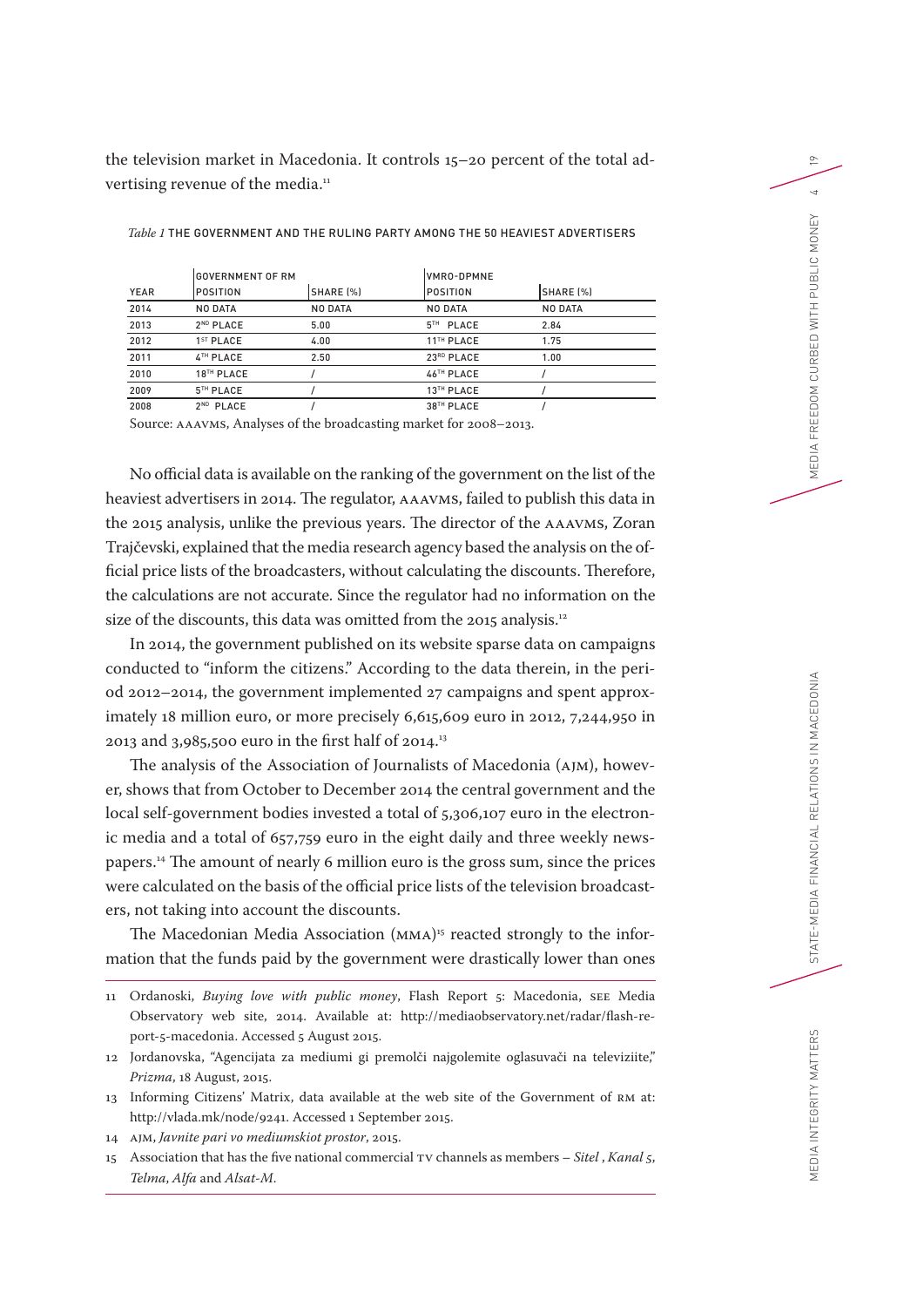declared, 16 but the accurate sum remained undisclosed. *Alsat-M TV* was the only TV station to provide the information that the revenue they generated from government advertising in 2014 did not exceed 150,000 euro in total, as opposed to AJM's calculation of 472,000 euro for just three months in the same year.<sup>17</sup>

2.1

### FINANCIAL INJECTION FOR "ELIGIBLE" MEDIA

The allocation of the government advertising campaigns to the media cannot be explained by any economic rationale, but it rather serves as a financial injection for *eligible* media. The government's claims that the campaigns are conducted according to a media plan proposed by the marketing agencies, based on the criteria of viewership and ratings, while also taking into consideration the structure of the viewers, readers, target groups and forms of advertising, are not convincing.18

The marketing agencies seem to serve as a crucial link between the government and the media. According to our source, the agencies usually propose a media plan with *tested combination* of media, i.e. media that are known as pro-governmental. Such practice signifies a form of self-censorship by the marketing agencies.19 Furthermore, there have been cases when the media plan was returned to the marketing agencies with the names of certain media outlets added or crossed out.<sup>20</sup> There are also claims that the government first negotiates with the media directly and agrees on the discounts, and then formally selects the marketing agencies through public bidding, as required by the Law on Public Procurement.<sup>21</sup>

Receiving the state advertising is a matter of survival for many media. To some national broadcasters, the abolition of government or political advertising during election campaigns<sup>22</sup> would result with dismissing journalists and reducing staff because of decreased revenue.23 However, as it is emphasized by a marketing expert, "the commercial television stations are in private ownership

18 Ibid.

- 20 Interview with Meri Jordanovska, journalist, *BIRN Macedonia*, 15 September 2015.
- 21 Interview with an anonymous manager of a marketing agency, 23 September 2015.
- 22 This reflects the stands of civil society organisations MIM and AJM. See more in Trpevska and Micevski, *Zošto e važen integritetot na mediumite*, MIM, 2014; and AJM, *Analiza na mediumskiot sistem vo Makedonija*, 2015.
- 23 Although we did not receive a response to our questions submitted to MMA, the positions referred to in the article were stressed by some representatives of MMA on several public occasions in September and October 2015.

EDIA INTEGRITY MATTERS

19

 $\overline{a}$ ΙĚΥ

<sup>16</sup> Kanal 5, "MMA: ZNM i Selmani pravat tendenciozna 'analiza' so cel da ja urne doverbata vo televiziite," 29 May 2015.

<sup>17</sup> Alsat-M, "Sumite dobieni od vladini reklami od desetkratno pomali od oni koi gi navede ZNM," 28 May 2015.

<sup>19</sup> Interview with an anonymous manager of a marketing agency, 23 September 2015.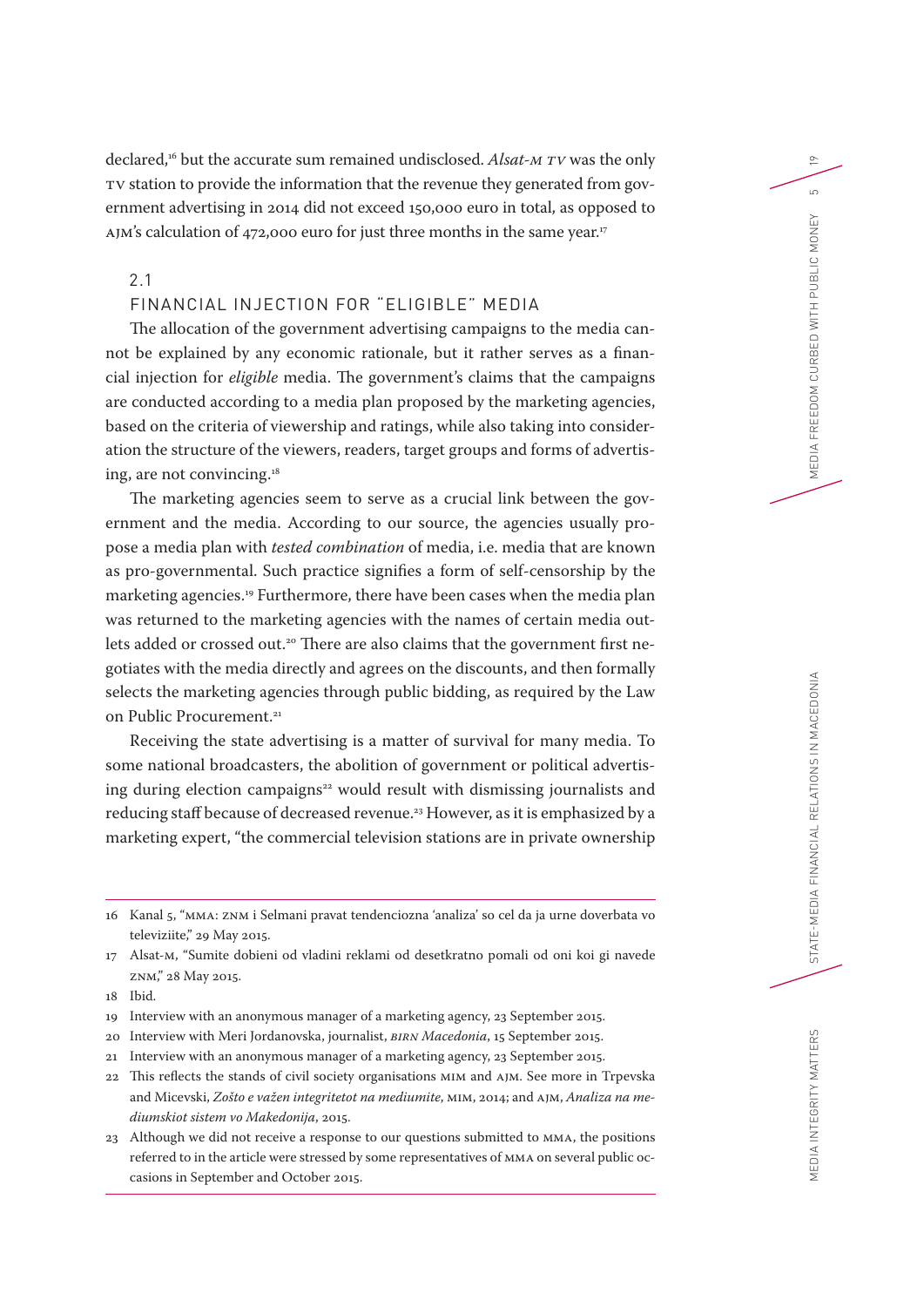/.../ and should primarily operate commercially i.e. have other clients. They should not rely only on government funding."<sup>24</sup>

The data about the government media campaign expenditures, released in 2014, disclose disregard for standard criteria. *Alfa TV* ranks first according to the number of advertisements broadcast during each of the eight campaigns carried out in the course of 2012, despite having a viewership share of only 3.13 percent. In 2013, again, *Alfa TV* gets a record number of advertisements in 10 out of 12 conducted campaigns,<sup>25</sup> notwithstanding that its viewership share is only 3.20 percent. In 2013, *Alfa TV* broadcasted 5,295 government advertisements, compared to the total of 3,874 advertisements broadcast on the other four commercial television stations. In the first half of 2014, *Alfa TV* also reached a record-breaking 30 percent of the total number of government advertisements broadcast on all five commercial television stations.26

*Alfa TV*, which was founded in 2008 as a satellite television station and was close to the opposition party, SDSM, experienced a change of ownership in 2013. It simultaneously changed its political orientation and began to prosper. In May 2013, *Alfa TV* started broadcasting via a terrestrial transmitter, it also received the biggest number of government advertisements and generated the highest revenues in its existence – around  $85$  percent more than in 2012,<sup>27</sup> even though it had been broadcasting via a terrestrial transmitter for only six months.

In contrast, *Sitel TV* had the highest audience ratings over the past several years (28 percent in 2013 and 29 percent in 2012),<sup>28</sup> as well as the highest advertising revenue in the market.<sup>29</sup> However, it obtained the smallest number of government advertisements in the period 2012–2014.30

- 24 Interview with an anonymous manager in a marketing agency, 7 September 2015.
- 25 Informing Citizens' Matrix, data available at the web site of the Government of RM at: http://vlada.mk/node/9241. Accessed 1 September 2015.
- 26 MediaPedia (media ownership database), "Televiziski let nad zakonite so kerozin od vladini reklami," 2015.
- 27 Ordanoski, *Buying love with public money*, Flash Report 5: Macedonia, SEE Media observatory website, 2014. Available at: http://mediaobservatory.net/radar/flash-report-5-macedonia. Accessed 5 August 2015.
- 28 AAAVMS, *Analiza na pazarot na radodifuznata dejnost za 2013 godina*, 2014, and Broadcasting Council of RM, *Analiza na pazarot na radodifuznata dejnost za 2012 godina*, 2013.
- 29 AAAVMS, *Analiza na pazarot na audio i audiovizuelni mediumski uslugi za 2014 godina*, 2015, pp. 22–23.
- 30 The website of the Government of the Republic of Macedonia; and MediaPedia (media ownership database).

MEDIA INTEGRITY MATTERS STATE-MEDIA FINANCIAL RELATIONS IN MACEDONIC DELLA FINANCIAL RELATIONIC MONEY STATE PUBLIC MONEY 6 IN 2013, ALFA TV EXPERIENCED A CHANGE OF OWNERSHIP AND POLITICAL ORIENTATION. CONSEQUENTLY, IT BEGAN TO PROSPER: IT RECEIVED THE BIGGEST NUMBER OF GOVERNMENT ADVERTISEMENTS AND GENERATED THE HIGHEST REVENUES IN ITS EXISTENCE .

19

 $\sim$  $\widetilde{\Xi}$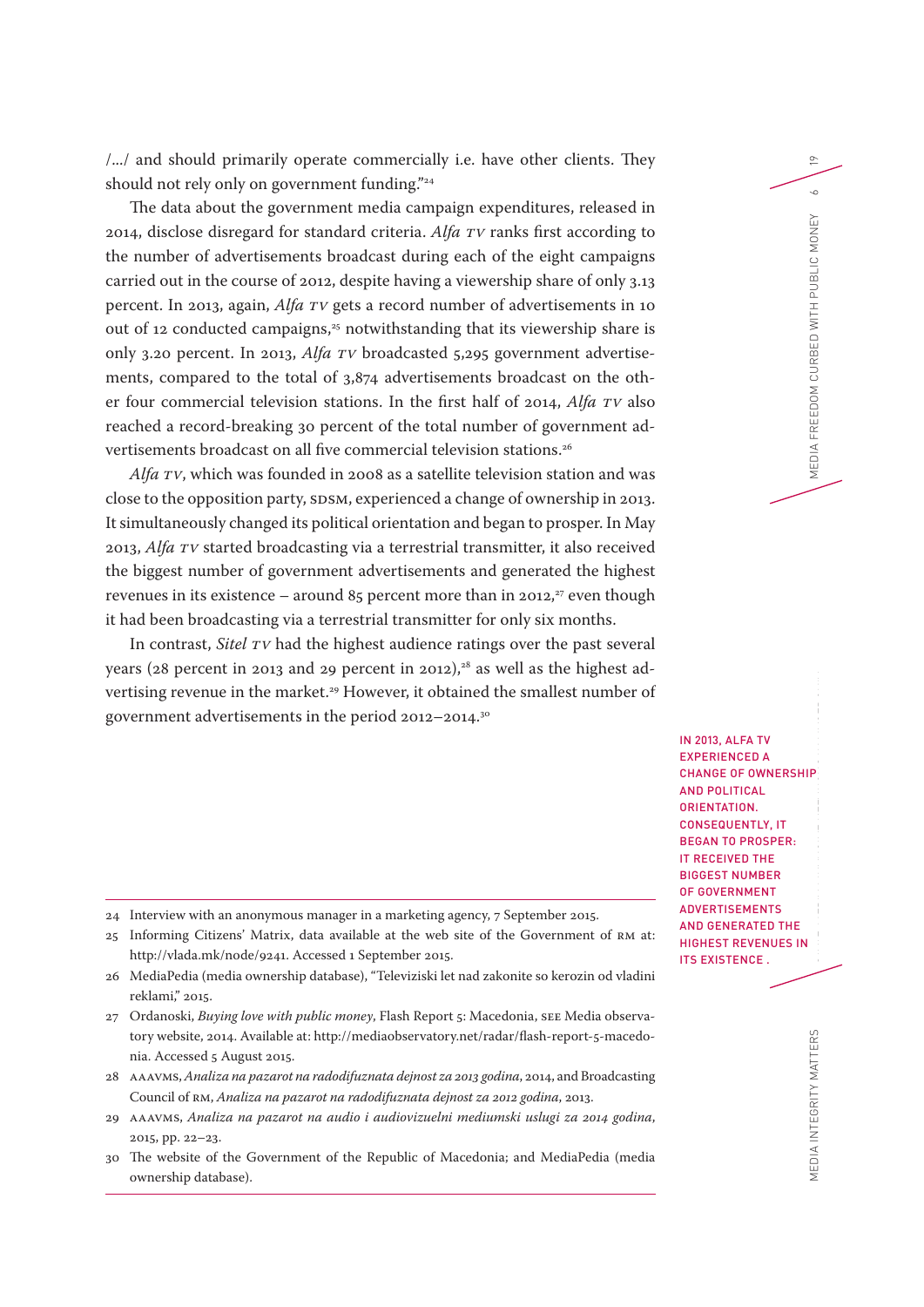#### *Table 2* REVENUES AND VIEWERSHIP OF TV BROADCASTERS IN 2014

|                | <b>TOTAL REVENUE</b>         |                        | <b>ADVERTISING REVENUE</b> |                        | <b>SHARE IN THE</b><br><b>ADVERTISING</b><br><b>REVENUE</b> | <b>VIEWERSHIP</b><br><b>SHARE</b> |      |
|----------------|------------------------------|------------------------|----------------------------|------------------------|-------------------------------------------------------------|-----------------------------------|------|
|                | <b>MILLION</b><br><b>MKD</b> | <b>MILLION</b><br>EUR* | <b>MILLION</b><br>MKD      | <b>MILLION</b><br>EUR* | %                                                           |                                   | $\%$ |
| MTV1           | 1,325.61                     | 21.555                 | 48.48                      | 0.788                  | 4                                                           | MTV <sub>1</sub>                  | 5.0  |
|                |                              |                        |                            |                        |                                                             | MTV <sub>2</sub>                  | 0.8  |
| <b>SITEL</b>   | 538.29                       | 8.753                  | 526.77                     | 8.565                  | 44                                                          |                                   | 25.2 |
| <b>KANAL 5</b> | 276.86                       | 4.502                  | 253.30                     | 4.119                  | 21                                                          |                                   | 16.4 |
| <b>ALSAT M</b> | 164.25                       | 2.671                  | 149.05                     | 2.424                  | 12                                                          |                                   | 5.1  |
| <b>ALFA</b>    | 162.71                       | 2.646                  | 150.50                     | 2.447                  | 13                                                          |                                   | 4.6  |
| <b>TELMA</b>   | 92.22                        | 1.500                  | 70.89                      | 1.153                  | 6                                                           |                                   | 1.8  |
| <b>TOTAL</b>   | 2,559.940                    | 41.625                 | 1,198.96                   | 19.495                 | 100                                                         |                                   |      |

\* THE VALUES IN EURO ARE APPROXIMATE ESTIMATIONS MADE BY AUTHORS ON THE BASIS OF THE AMOUNTS IN MKD.

Source: Analysis of the audio and audiovisual media service market for 2014. Source for viewership shares: AGB Nielsen Media Research.

Some TV broadcasters allegedly receive government funding in other ways. The recordings of the intercepted conversations disclosed by the opposition in 2015 reveal the corrupt relationships between high officials of the ruling party and the owners and editors-in-cheif of some commercial media. One recording contains an account of a confession by the editor-in-chief of a commercial TV channel, saying that "each of us enjoys benefits from this government… and I would like to return the favour." In the same conversation, a high-ranking government official states that two commercial television stations receive funding, of which one receives an amount of 2 million euro annually.<sup>31</sup> Journalist investigations point out that in some cases the government has made payments directly to media outlets.<sup>32</sup>

The ownership and the political inclination of the media as a crucial factor in determining their revenue proved to be a functional model at a regional level as well. Consequently, in 2014, a dozen television stations started receiving hundreds of government advertisements more than other stations, after transferring from local to regional broadcasting and changing ownership.33 In that way, the government campaign "Explore Macedonia" was aired between 33 and 140 times on most of the local and regional media, whereas on some regional TV channels, this campaign was broadcasted 1,139 times.<sup>34</sup>

Around 40 regional and local broadcasters appeared as major contributors to the election campaign of the ruling party VMRO-DPMNE during the 2014 early parliamentary elections. Donations take the form of a service or a discount THE RECORDINGS OF THE INTERCEPTED CONVERSATIONS DISCLOSED BY THE OPPOSITION IN 2015 REVEAL THE CORRUPT **RELATIONSHIPS** BETWEEN HIGH OFFICIALS OF THE RULING PARTY AND THE OWNERS AND EDITORS-IN-CHEIF OF SOME COMMERCIAL MEDIA.

19

 $\sim$ 

<sup>31</sup> Transcript from intercepted materials published by the opposition party, SDSM, in February 2015.

<sup>32</sup> MediaPedia (media ownership database), "Televiziski let nad zakonite so kerozin od vladini reklami," 2015.

<sup>33</sup> MediaPedia (media ownership database).

<sup>34</sup> MediaPedia (media ownership database), "Nova mediumska žetva vo vladiniot reklamen kombajn," 2014.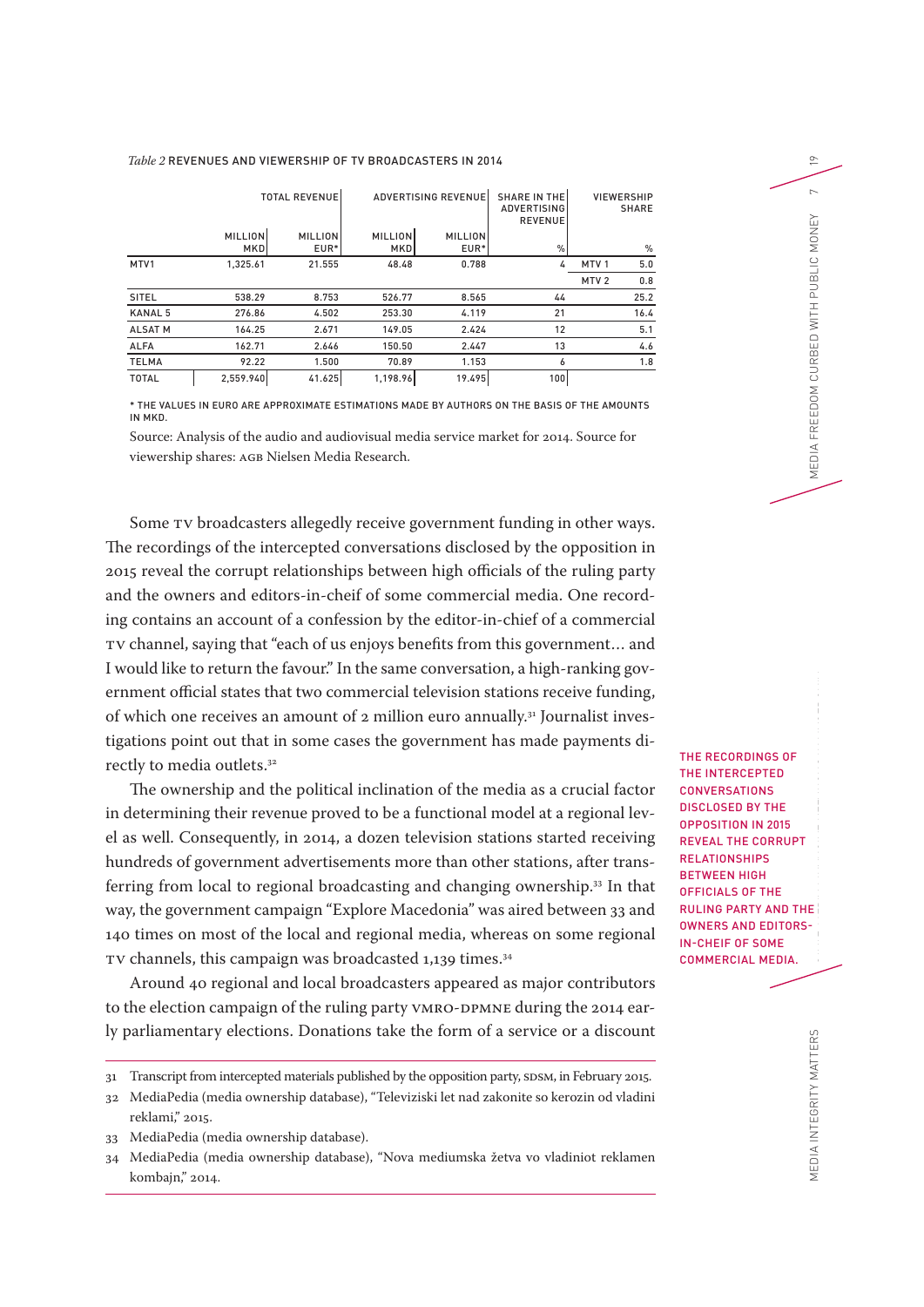on the price for broadcasting political advertisements. 35 Only six media outlets gave discounts to the oppositional SDSM campaign, including several media critical to the government such as TV channels *Telma* (4,200 euro) and *24 Vesti* (8,500 euro), and a daily newsapaper *Sloboden pečat* (4,400 euro).36

The major pro-governmental television channels did not give donations in 2014, unlike 2013, when during the local elections *Alfa*, *Kanal 5* and *Sitel* donated services between 77,000 and 161,000 euro. At the same time the company MPM that owns three newspapers, *Dnevnik*, *Utrinski vesnik* and *Vest*, donated around 250,000 euro. Because of this practice, in 2014, amendments to the law were adopted to limit the media donations to political campaigns to a maximum of 50,000 euro. Furthermore, media donations to election campaigns of political parties have been completely prohibited with the changes in the Electoral Code, adopted in November 2015.

## 3 GOVERNMENT SUBSIDIES FOR DOMESTIC TV PRODUCTION

Subsidies for domestic production represent a new financial mechanism in Macedonia by which the government stimulates production of high quality film and documentary programming. In 2014, the Law on Audio and Audiovisual Media Services was amended in a shortened procedure obliging commercial national television broadcasters to produce and broadcast at least 10 hours of documentary programming and at least 20 hours of domestic film programming by 25 November of the current year (Article 92, paragraphs 8, 9). *MRT*, on the other hand, shall produce 30 hours of domestic documentary programming and 30 hours of domestic film programming within the same period of time.

According to the new mechanism, the national broadcasters, already the wealthiest actors in the media market, receive state subsidies for the production of domestic programming in the amount of a maximum 50 percent of the total costs. In 2014, the maximum subsidy rate per hour of documentary programming was 137,500 MKD (around 2,254 euro) and 338,461 MKD (around 5,548 euro) for film programming, respectively.<sup>37</sup> In 2015, the maximum subsidy rate was reduced to 107,500 MKD (around 1,760 euro) for production of

MEDIA INTEGRITY MATTERS STATE-MEDIA INTEGRITY MATTERS STATE-MEDIA FINANCIAL RELATIONS IN MEDIA IN MEDIA IN MEDIA FREEDOM CURBED WITH PUBLIC MONEY 8 THE OWNERSHIP AND THE POLITICAL INCLINATION OF THE MEDIA AS A CRUCIAL FACTOR IN DETERMINING THEIR REVENUE PROVED TO BE A FUNCTIONAL MODEL AT A REGIONAL LEVEL AS WELL. CONSEQUENTLY, IN 2014, A DOZEN TELEVISION STATIONS STARTED RECEIVING HUNDREDS OF GOVERNMENT ADVERTISEMENTS MORE THAN OTHER STATIONS, AFTER TRANSFERRING FROM LOCAL TO REGIONAL AND CHANGING OWNERSHIP.

19

 $\infty$  $\widetilde{\Xi}$ 

<sup>35</sup> State Commission for Preventing Corruption, *Finalen izveštaj za prihodite i rashodite za izbornata kampanja na VMRO-DPMNE za periodot od 5–20 april 2014*, 2014.

<sup>36</sup> State Commission for Preventing Corruption, *Vkupen finansiski izveštaj za prihodite i rashodite za izbornata kampanja na SDSM za periodot od 2 april do 19 maj 2014*, 2014.

<sup>37</sup> See the Decision (*Odluka za maksimalniot iznos na nadomestokot za pokrivanje na trošocite vo visina od 50% pri proizvodstvo na domašnata dokumentarna programa i na domašnata igrana program*), Official Gazette 138-14, 17 September 2014.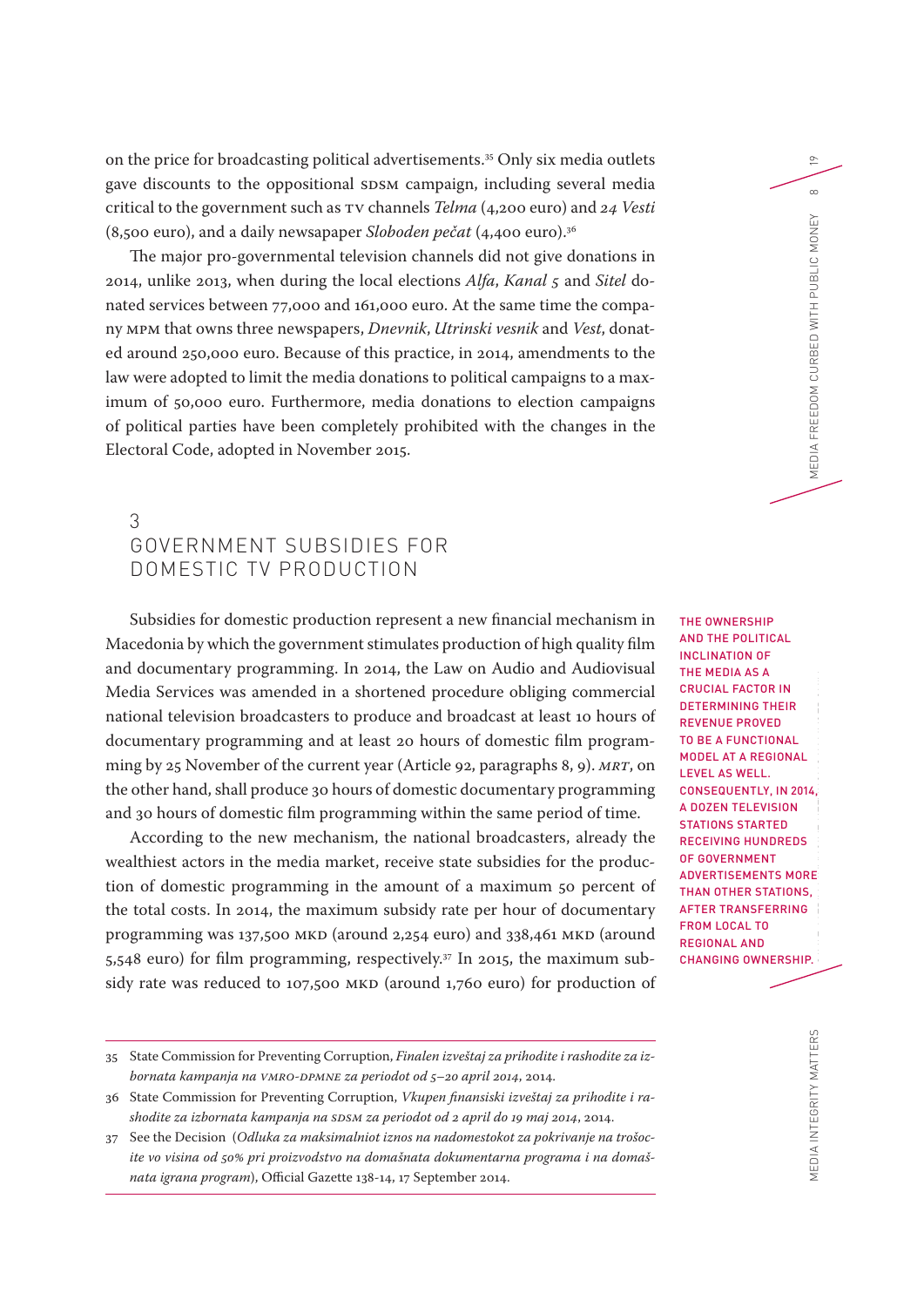an hour of domestic documentary programming and to 264,615 MKD (around 4,340 euro) for an hour of film programming.38

*Table 3* THE SUBSIDY MECHANISM FOR TV BROADCASTERS IN 2014 AND 2015

| <b>TYPE OF BROADCASTER</b>                                                             | <b>LEGAL OBLIGATION FOR</b><br><b>PRODUCTION</b> | <b>MAXIMUM AMOUNT</b><br>OF SUBSIDIES (EUR)*<br>IN 2014 | <b>MAXIMUM AMOUNT</b><br>OF SUBSIDIES (EUR)*<br>IN 2015 |  |
|----------------------------------------------------------------------------------------|--------------------------------------------------|---------------------------------------------------------|---------------------------------------------------------|--|
| TV AT A NATIONAL LEVEL VIA<br>AN OPERATOR OF A DIGITAL<br><b>TERRESTRIAL MULTIPLEX</b> | <b>10H OF DOCUMENTARY</b><br>PROGRAMMING         | 22.540                                                  | 17.600                                                  |  |
| TV AT A NATIONAL LEVEL VIA<br>AN OPERATOR OF A DIGITAL<br>TERRESTRIAL MULTIPLEX        | 20H OF FILM PROGRAMMING                          | 111.000                                                 | 86.800                                                  |  |
| <b>PUBLIC SERVICE</b><br><b>BROADCASTER MTV</b>                                        | <b>30H OF DOCUMENTARY</b><br>PROGRAMMING         | 67,620                                                  | 52.800                                                  |  |
| <b>PUBLIC SERVICE</b><br><b>BROADCASTER MTV</b>                                        | 30H OF FILM PROGRAMMING                          | 166.440                                                 | 130.200                                                 |  |

\*THE VALUES IN EURO ARE APPROXIMATE ESTIMATIONS MADE BY AUTHORS ON THE BASIS OF THE AMOUNTS IN MKD.

Source: Decision of the Government of RM from 2014 and 2015.39

At the same time, the legal mechanism for stimulating domestic production has introduced severe fines for broadcasters which fail to produce the prescribed amount of documentary and film programming: 100,000 euro for the television station and between 3,000 and 5,000 euro for the responsible person in the television station.

The subsidies for domestic film and documentary programmes are not open for regional and local broadcasters although they are in difficult position having limited financial, professional and technical resources for production of their programming.

The selection procedure for subsidizing national broadcasters (commercial broadcasters and *MRT*) has been conducted by a committee formed by the government at the end of 2014. The expertise and independence of this body are very important for achieving the goal of this financial mechanism. However, the combination of bodies involved in the composition of the committee and their roles in the selections procedure create serious problems with the independence and adequate expertise of the committee. Most of its members come from the ministries and from the institutions that are under direct control of the government. Only three of the seven members of the committee and their deputies are directly engaged in the creative aspects of the film and documentary production. Moreover, the government failed to publish information on the establishment, composition, documentation and criteria according to which the committee reaches decisions, contributing in that way to further problems with non-transparency of state-media financial relations.

38 See the Decision (*Odluka za maksimalniot iznos na nadomestokot za pokrivanje na trošocite vo visina od 50% pri proizvodstvo na domašnata dokumentarna programa i na domašnata igrana programa*), Official Gazette 47-15, 24 March 2015.

39 Official Gazette 138/14 and Official Gazette 47-15.

MEDIA INTEGRITY MATTERS STATERS STATERS STATERS STATERS IN MACHINE RELATIONS IN MEDIA FREEDOM CURBED WITH PUBLIC MONEY 9 THE SELECTION PROCEDURE FOR SUBSIDIZING NATIONAL BROADCASTERS HAS BEEN CONDUCTED BY A COMMITTEE FORMED BY THE GOVERNMENT AT THE END OF 2014. THE COMPOSITION OF THE COMMITTEE RAISES CONCERNS REGARDING ITS INDEPENDENCE AND ADEQUATE EXPERTISE.

19

 $\circ$  $\widetilde{\Xi}$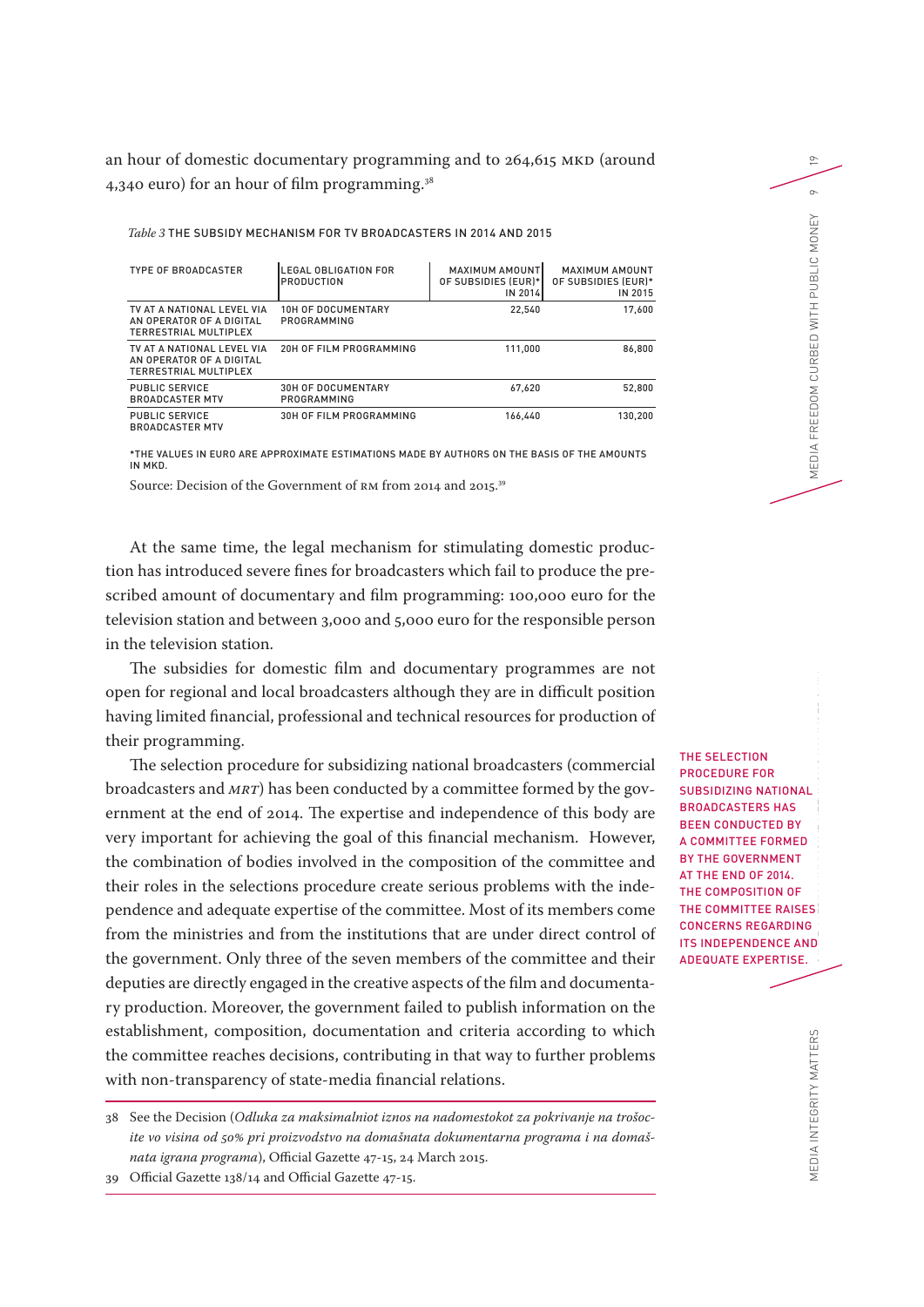#### 3.1

#### THE SUBSIDIES REALISED IN 2014

The overall process of selection, production and broadcasting of the projects in 2014 was premature and non-transparent, which was reflected on the quality of the programmes. In 2014, the commercial TV channels with national frequences were provided with subsidies in the amount of nearly 450,000 euro for production of film programming and 80,000 euro for documentary programming: i.e., around 530,000 euro in total. The highest compensation for domestic film programme production was awarded to TV channels *Alfa* and *Telma*.

*Table 4* THE SUBSIDIES APPROVED TO BROADCASTERS IN 2014

| <b>TV CHANNEL</b> | <b>FILM PROGRAMMES</b>                           | COST      |         | <b>DOCUMENTARIES</b>                                                                                      | COST       |        |
|-------------------|--------------------------------------------------|-----------|---------|-----------------------------------------------------------------------------------------------------------|------------|--------|
|                   |                                                  | MKDI      | EUR*    |                                                                                                           | <b>MKD</b> | EUR*   |
| <b>KANAL 5</b>    | "MACEDONIAN FOLK<br>TALES"                       | 5.213.617 |         | 84,500 DOCUMENTARIES.<br>FICTIONAL<br><b>DOCUMENTARIES</b><br><b>AND RESEARCH</b><br><b>DOCUMENTARIES</b> | 1,274,474  | 20,660 |
| <b>ALFA</b>       | "ALFA ACTION"<br>"LIFE STORIES"                  | 7,107,681 |         | 115,207 "PRESPA IN 7 DAYS"<br>"ARCHAEOLOGICAL<br><b>ADVENTURES"</b><br>"ARTS AND CRAFTS"                  | 1,409,375  | 22,844 |
| <b>TELMA</b>      | FICTIONAL CHILDREN'S<br><b>SERIES "PET PLUS"</b> | 6,764,994 |         | 109.652 "MY PATH"<br>"PEOPLE AND PLACES"                                                                  | 751.000    | 12,173 |
| SITEL             | <b>FICTIONAL SERIES</b>                          | 3,824,068 |         | 61,983 DOCUMENTARY<br>PROGRAMME (SERIES OF<br><b>DOCUMENTARIESI</b>                                       | 1,523,500  | 24,694 |
| ALSAT-M           | "MIRI"<br>"MACEDONIA IS IN MY                    | 3,384,610 | 54,860/ |                                                                                                           |            |        |
|                   | HEART"                                           | 1.692.305 | 27.430  |                                                                                                           |            |        |

\*THE VALUES IN EURO ARE APPROXIMATE ESTIMATIONS MADE BY AUTHORS ON THE BASIS OF THE AMOUNTS IN MKD.

Source: The Ministry of Information Science and Administration.40

In the 2014 call for project proposals, the public service broadcaster *MTV* was the only one not to submit a project proposal, despite being eligible. On the other hand, it failed to fulfil its obligation to produce 30 hours of documentary programming and the same amount of film programming in 2014.<sup>41</sup> Therefore, AAAVMS initiated a misdemeanour procedure against public broadcaster for breaching the legal obligation to produce domestic documentary and film programming.

The Ministry of Information Society and Administration responded to our request for access to public information submitted for the purposes of this research, providing information on the projects approved by the selection committee in 2015. *MRT* this time applied with two project proposals for film programmes.

MEDIA INTEGRITY MATTERS STATE-MEDIA FINANCIAL RELATIONS IN MACEDONICURBED IN MEDIA NERREGONICURBED WITH PUBLIC MONEY 10 IN 2014, THE COMMERCIAL TV CHANNELS WITH NATIONAL FREQUENCES WERE PROVIDED WITH SUBSIDIES IN THE AMOUNT OF NEARLY 450,000 EURO FOR PRODUCTION OF FILM PROGRAMMING AND 80,000 EURO FOR DOCUMENTARY PROGRAMMING: I.E., AROUND 530,000 EURO IN TOTAL.

19

 $\supseteq$ 

MEDIA FREEDOM CURBED WITH PUBLIC MONEY

41 AAAVMS, *Redoven monitoring na MTV*, 16 February 2015.

<sup>40</sup> Reply to our request for access to information of public character, 2 June 2015.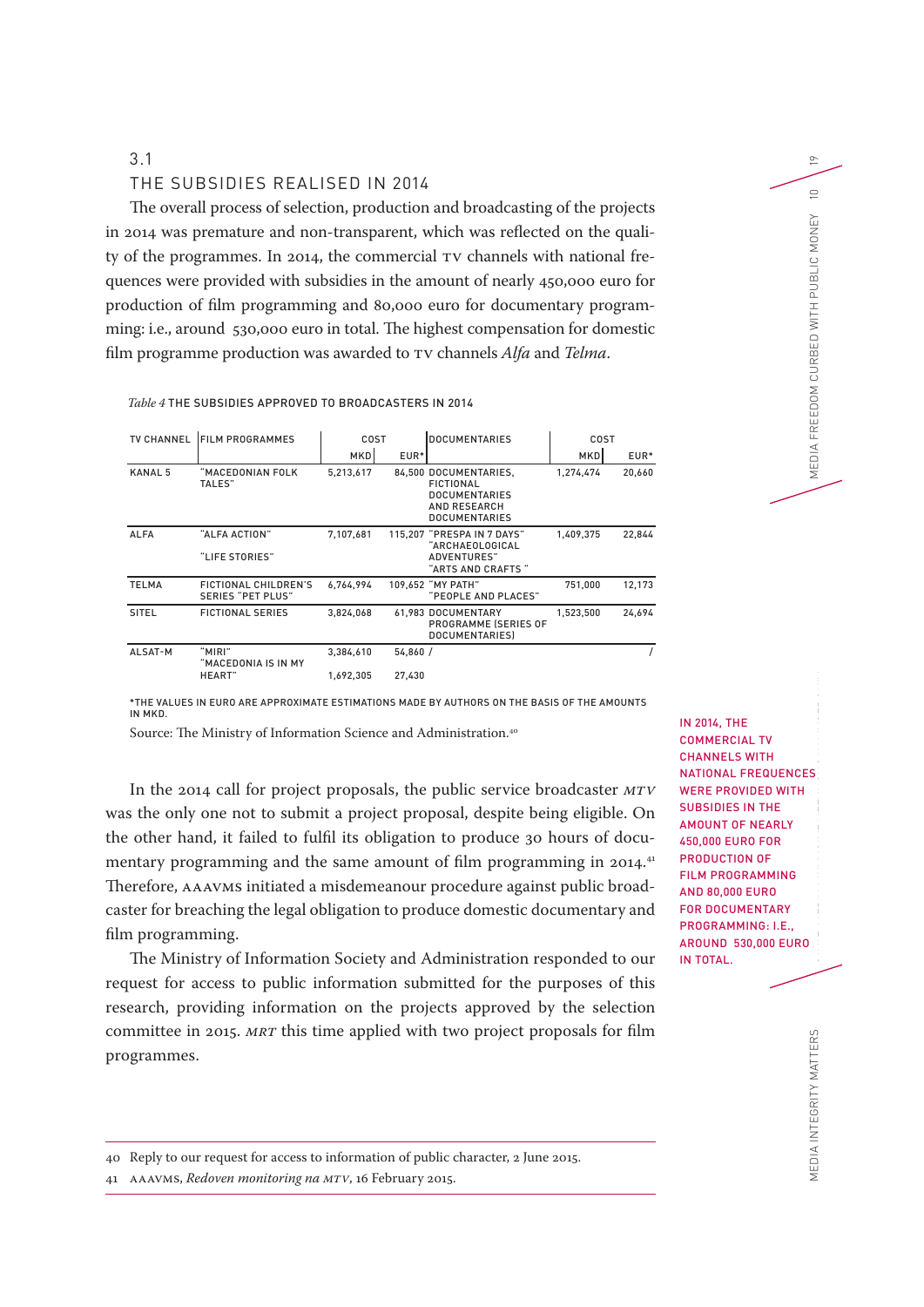However, the lack of information how the specific criteria have been applied in ranking the projects and deciding about the amount of individual subsidies<sup>42</sup> does not allow a comprehensive analysis of the subsidizing mechanism. The innovativeness and authenticity of the programmes is questioned because three of the selected TV channels produced the same type of film programme in 2014. Moreover, *Sitel* and *Kanal 5* were producing the same type of programme with their own funds, prior to the introduction of the subsidies.

Media civil society organisations consider the subsidies as "direct state interference in the media," which could further jeopardise their independence.<sup>43</sup> According to them, instead of subsidizing, the government should cut the legally obliged hours of domestic production for the broadcasters by half.44 On the other hand, representatives of the media industry believe that state subsidies may have an effect in the future, when they would produce truly high-quality programmes.45

## 4 STATE FUNDING OF MRT

The funding model of the public service broadcaster *MRT*, built in the past two decades, lead to the collapse of its institutional autonomy and to heavy financial dependence on the state budget. *MRT* was fully dependent on budget funds from its foundation in 1998 until 2008, and again from 2008 until 2010 through the rehabilitation program managed by the government. In the following years, new state funding mechanisms were introduced to support *MRT*'s activities such as digitisation, promotion of Macedonian music, and production of domestic documentary and film programmes. State agencies and ministries have also contributed to the *MRT* finances.

42 According to the Law (2013), the basic criteria are originality, authenticity and quality of the content of the scenario; realistic production viability of the project, taking into consideration the scenario, the budget, its complexity, the plan and the time for shooting; as well as the technology for production of domestic film programmes (Article 92, paragraph 11). More detailed criteria can be found in the Government's Decree (Article 4), and these refer to innovation, originality, high artistic values and commercial potential, cultural and artistic topics; locations that promote historical and cultural values or mark people or events from history or from traditional values; multiculturalism and cultural diversity, actual topics from everyday life, the lives of children and young people; to works of literature, fairytales, legends or fictional characters representing real historical events; to send universal and humanist message.

- 43 Cvetkovska, "Selmani: Državata vleguva so pari vo privatnite televizii," *Nova TV*, 22 August 2014.
- 44 AJM, *Analiza na mediumskiot sistem vo Makedonija*, 2015, p. 14.
- 45 See interview with an anonymous TV producer, Skopje, 15 April 2015, in Nikodinoska, *Need for independent model of media subsidies for domestic production*, SEE Media observatory website, 20 July 2015. Available at: http://www.mediaobservatory.net/radar/need-independent-model-media-subsidies-domestic-production. Accessed 1 August 2015.

19

 $\equiv$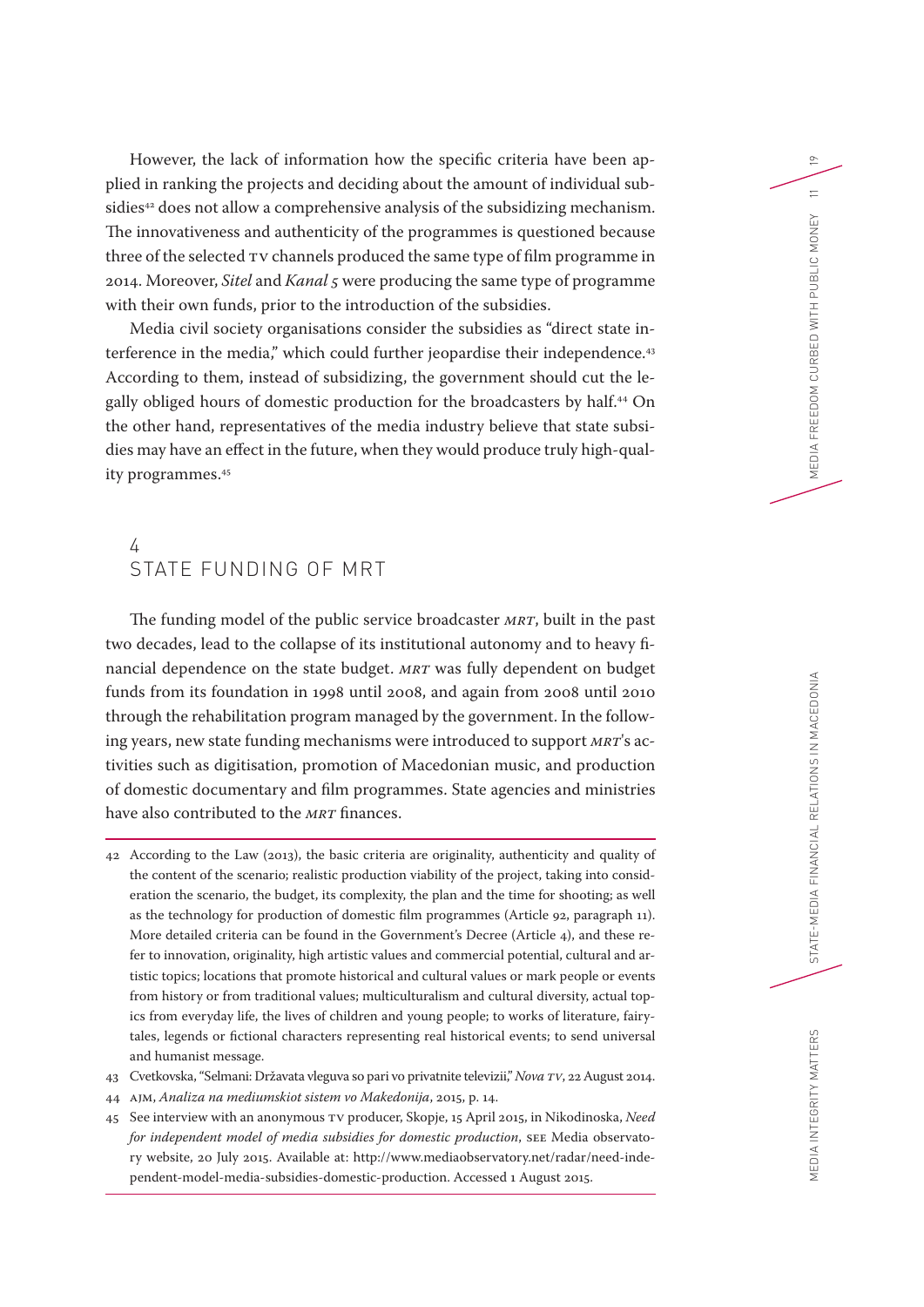The collection rate of the broadcasting fee from households has increased over the past 7-8 years (it was 28 percent in 2011 and gradually rose to 74 percent in June 2015). Especially since 2011, *MRT* has begun to stabilise its financial capacities. However, these funds are not sufficient to enable independent and unhindered operation of public broadcaster, including five TV channels and three radio-programming services. The poor financial condition of *MRT* is illustrated by the fact that, in 2014, *MRT* was on the list of biggest tax debtors. It owed the state 1.5 million euro of unpaid taxes.

The financial dependence of *MRT* from the state budget has increased over the past decade, which resulted in its diverging from the fundamental role of a public service broadcaster – protection of the public interest. Instead of working in the public interest as a publicly funded entity, *MRT* has grown into a media outlet of the governing system, which often places the government interests before the public interest.

In recent years, the state funds have accounted for the largest share of the revenue of *MRT*. 46

|      | <b>REVENUES FROM</b><br>THE STATE BUDGET                                               |           | <b>REVENUES FROM THE</b><br><b>BROADCASTING FEE</b> |            | <b>TOTAL REVENUES</b> |            |
|------|----------------------------------------------------------------------------------------|-----------|-----------------------------------------------------|------------|-----------------------|------------|
|      | <b>MKD</b>                                                                             | EUR*      | <b>MKD</b>                                          | EUR*       | MKD                   | EUR*       |
| 2014 | 240,000,000                                                                            | 3,890,000 | 858,528,442                                         | 13,916,817 | 1,326,335,743         | 21,500,012 |
| 2013 | 240,000,000                                                                            | 3,890,000 | 936,890,453                                         | 15,187,071 | 1,527,832,193         | 24,766,286 |
| 2012 |                                                                                        |           | 724,360,000                                         | 11,741,000 | 1,069,080,000         | 17,329,875 |
| 2011 |                                                                                        |           | 474,460,000                                         | 7,691,000  | 953,470,000           | 15,458,827 |
| 2010 | 267.750.000<br><b>BUDGET</b><br><b>FUNDS PER</b><br><b>REHABILITATION</b><br>PROGRAMME | 4.340.000 | 145,850,000                                         | 2,364,000  | 548,320,000           | 8,888,312  |
| 2009 |                                                                                        |           | 39,728,696                                          | 644,010    | 348,806,307           | 5,654,179  |
| 2008 |                                                                                        |           | 2,141,484                                           | 34,713     | 611,852,830           | 9,918,184  |

#### *Table 5* MRT REVENUES 2008–2014

\*THE VALUES IN EURO ARE APPROXIMATE ESTIMATIONS MADE BY AUTHORS ON THE BASIS OF THE AMOUNTS IN MKD. TOTAL REVENUES INCLUDE ALSO OTHER INCOME BY MRT.

Source: The 2014 annual report on the financial performance of *MRT*.

In 2014, *MRT* received 240 million MKD (around 4 million euro)<sup>47</sup> from the state budget as well as more than 97 million MKD (1.6 million euro) from the government and the Agency for Electronic Communications (AEC) for digitalisation. It also received nearly 6 million MKD (around 100,000 euro) from the Ministry of Culture for the promotion of Macedonian music.<sup>48</sup>

Not only have legal amendments not been initiated to provide full financial independence for *MRT*, but the share of state funds in the budget and operation

46 AAAVMS, *Analiza na pazarot na radiodifuznata dejnost za 2013 godina*, 2014.

47 Public Broadcasting Company *MRT, Godišen izveštaj za finansiskoto rabotenje na JRP Makedonska radio televizija za 2014 godina*, 2015.

MEDIA INTEGRITY MATTERS STATE-MEDIA FINANCIAL RELATIONS IN MACEDONIA FREEDOM CURBED WITH PUBLIC MONEY 12 NANCIAL RELATIONS IN MACHEDONIA FREEDOM CURBED WITH PUBLIC MONEY 12 NANCIA FREEDOM CURBED WITH PUBLIC MONEY 12 NANCIA NOT ONLY HAVE LEGAL AMENDMENTS NOT BEEN INITIATED TO PROVIDE FULL FINANCIAL INDEPENDENCE FOR MRT, BUT THE SHARE OF STATE FUNDS IN THE BUDGET AND OPERATION OF THE PUBLIC BROADCASTER ALSO KEEPS RISING. THE STATE FUNDING SHARE EXPECTED BY MRT ON DIFFERENT GROUNDS IN 2015 IS ANTICIPATED TO AMOUNT TO ONE-THIRD (31.3 PERCENT) OF THE MRT TOTAL BUDGET.

19

 $\approx$  $\widetilde{\Xi}$ 

MEDIA FREEDOM CURBED WITH PUBLIC MON

48 Ibid.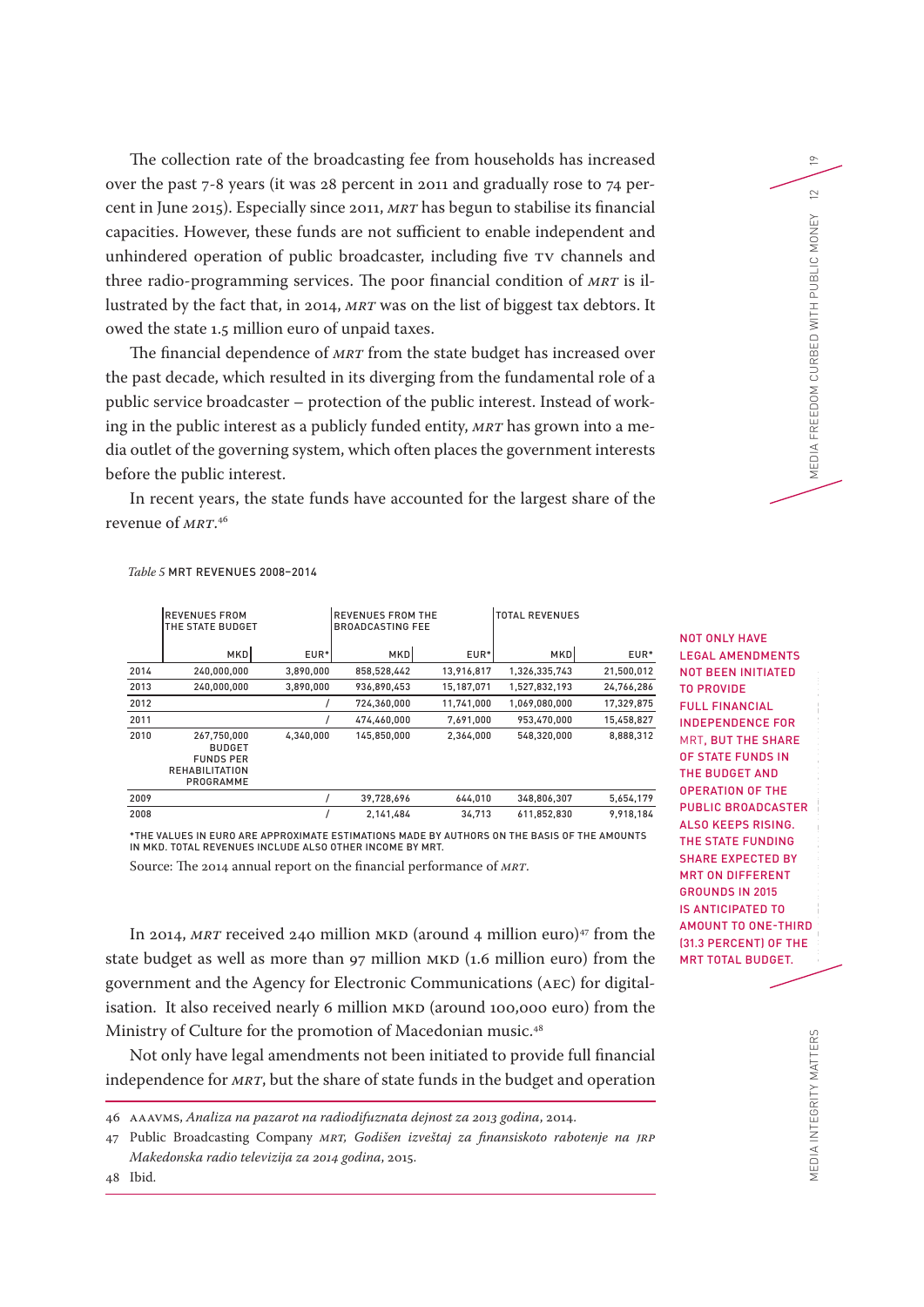of the public broadcaster also keeps rising. The 2015 annual financial plan of *MRT* reveals that the state funding share expected by *MRT* on different grounds in 2015 is anticipated to amount to almost one-third (31.3 percent) of the *MRT* total budget.<sup>49</sup>

This illustrates the lack of political will to find a model for financial independence of *MRT*.

The consequence is that *MRT* fails to perform the public service broadcaster's function of providing citizens with balanced information and diverse media content, but it instead displays clear political bias towards the ruling party.<sup>50</sup>

MRT's exposure to political influence and its financial dependence on the state budget are reflected in the editorial policy. Several cases illustrate the political capture of *MRT*, including its decision not to report on the interception scandal exposed by the main opposition party SDSM in 2015, $51$  or the 2014 massive protests by university and high school students, which took place literally in front of the *MRT* building. There have been instances of selective reporting as well, such as the reports on the arrest and trial of the journalist Tomislav Kežarovski.52 In addition, the interception scandal reveals the direct arrangement of transfers and employment of journalists in *MRT* who had been given a "recommendation" by high government officials that they were suitable staff for employment.53 "*MRT* editors and journalists allow the news to be edited by representatives of political parties or spokespersons of the state and public institutions. They are largely to be blamed for the abuse of *MRT* by any ruling party," explains the situation a *MRT* employee.<sup>54</sup>

*MRT* has became a subject of the negotiations between political parties held recently under international mediation. However, there are opposing views about whether *MRT* needs to be reformed by the political parties within the framework of this political process. There are concerns that the PSB could become further politicised.

The reform process requires systematic and operational change of *MRT*, especially regarding the way it is financed. "The changes of both the system of financing and the governing structure of *MRT*, including appointment procedures for director general and for a governing body (programming council), should be done simultaneously" claims Dragan Sekulovski from the 19

 $\tilde{c}$ 

<sup>49</sup> Public Broadcasting Company MRT, *Predlog godišen finansiski plan na Javno radiodifuzno pretprijatie Makedonska radio televizija za 2015 godina soglasno Zakonot za audio i audiovizuelni mediumski uslugi*, 2014.

<sup>50</sup> IREX, "Macedonia", in *Media Sustainability Index*, 2014.

<sup>51</sup> Plusinfo, "Goran Petreski: Obvinitelstvoto ne dozvoluva objavuvanje na 'Bombi'" 12 March 2015.

<sup>52</sup> NVO Infocentar, *Monitoring na informiranjeto na MRT: Studii na slučaj: Kežarovski, štrajk na SONK, krivična prijava protiv* Zaev, 2015.

<sup>53</sup> Dimeska, "'Bomba' 24 na SDSM: Vrabotuvanja vo mediumi po vladin spisok," *Radio Slobodna Evropa*, 22 April 2015.

<sup>54</sup> Interview with an anonymous *MRT* employee, 17 September 2015.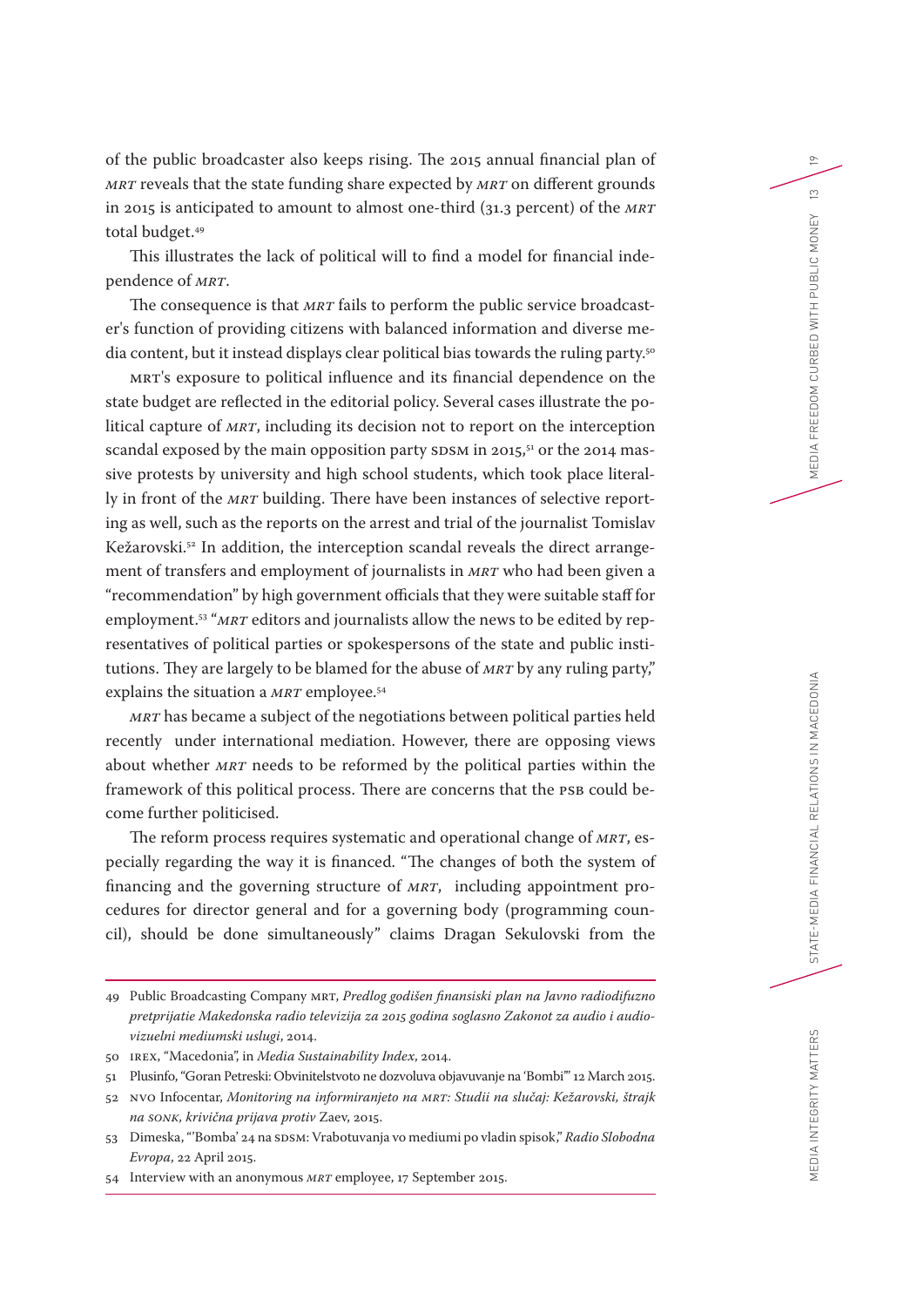19

Association of Journalists of Macedonia (AJM) 55 which proposes an alternative model of *MRT* funding.<sup>56</sup>

## 5 CONCLUSIONS

The government has developed various mechanisms for creating financial dependence on the part of the media, at both the national and the regional level. Owing to these financial relations, the media outlets become servile to the government, thereby seriously undermining own professional integrity and independence.

The allocation of government advertising has been conducted on the grounds of political eligibility, in a non-transparent manner, disregarding the specific criteria such as viewership, ratings and influence. The advertising campaigns were awarded to media outlets whose editorial policy was biased towards the government, as well to other broadcasters after changing ownership and consequently also editorial policy.

Using the state budget funds, the government fosters the sustainability as well as the rise of many media outlets at the national and regional levels, creating unfair competition and distorting the media market. In this way, a wide network of supportive media outlets is created, through which the media space is captured in order to spread political propaganda.

Several patterns can be identified showing how the government utilizes state advertising to assume control over the media. The first pattern, with the longest tradition, includes media which received government funding based on favourable editorial policy. The national commercial television channels *Kanal 5* and *Sitel* fall into this category, especially in the past several years.<sup>57</sup> The second pattern demonstrates how the government wins the favour of the media outlets through government advertising. The government pours advertisements into those media outlets that change political orientation after a change in ownership. In this way the government fosters the sustainability of some media, as well as their growth in the market. *Alfa TV* and a dozen regional television channels are proof of that. The third pattern includes the established pro-government media, which do not receive the highest amount of advertising funds,

MEDIA INTEGRITY MATTERS STATE-MEDIA FINANCIAL RELATIONS IN MACEDONIC DESCRIPCIÓNIA MEDIA FREEDOM CURBED DIVITH PUBLIC MONEY 14 USING THE STATE BUDGET FUNDS, THE GOVERNMENT FOSTERS THE SUSTAINABILITY AS WELL AS THE RISE OF MANY MEDIA OUTLETS AT THE NATIONAL AND REGIONAL LEVELS, CREATING UNFAIR COMPETITION AND DISTORTING THE MEDIA MARKET. IN THIS WAY, A WIDE NETWORK OF SUPPORTIVE MEDIA OUTLETS IS CREATED, THROUGH WHICH THE MEDIA SPACE IS CAPTURED IN ORDER TO SPREAD POLITICAL PROPAGANDA.

<sup>55</sup> Interview with Dragan Sekulovski, Executive Director, Association of Journalists of Macedonia (AJM), Skopje, 6 October 2015.

<sup>56</sup> AJM proposes an independent budget for *MRT*, which would amount to one percent of the state budget from the previous year. The funds would be divided into 12 equal installments and transferred to the *MRT* account automatically. AJM proposes the collection of the broadcasting fee to be an obligation of the public institutions, but the funds should be directly transferred to the state budget. See AJM, *Analiza na mediumskiot sistem vo Makedonija*, 2015.

<sup>57</sup> Trpevska and Micevski, *Zošto e važen integritetot na mediumite*, 2014, p. 95.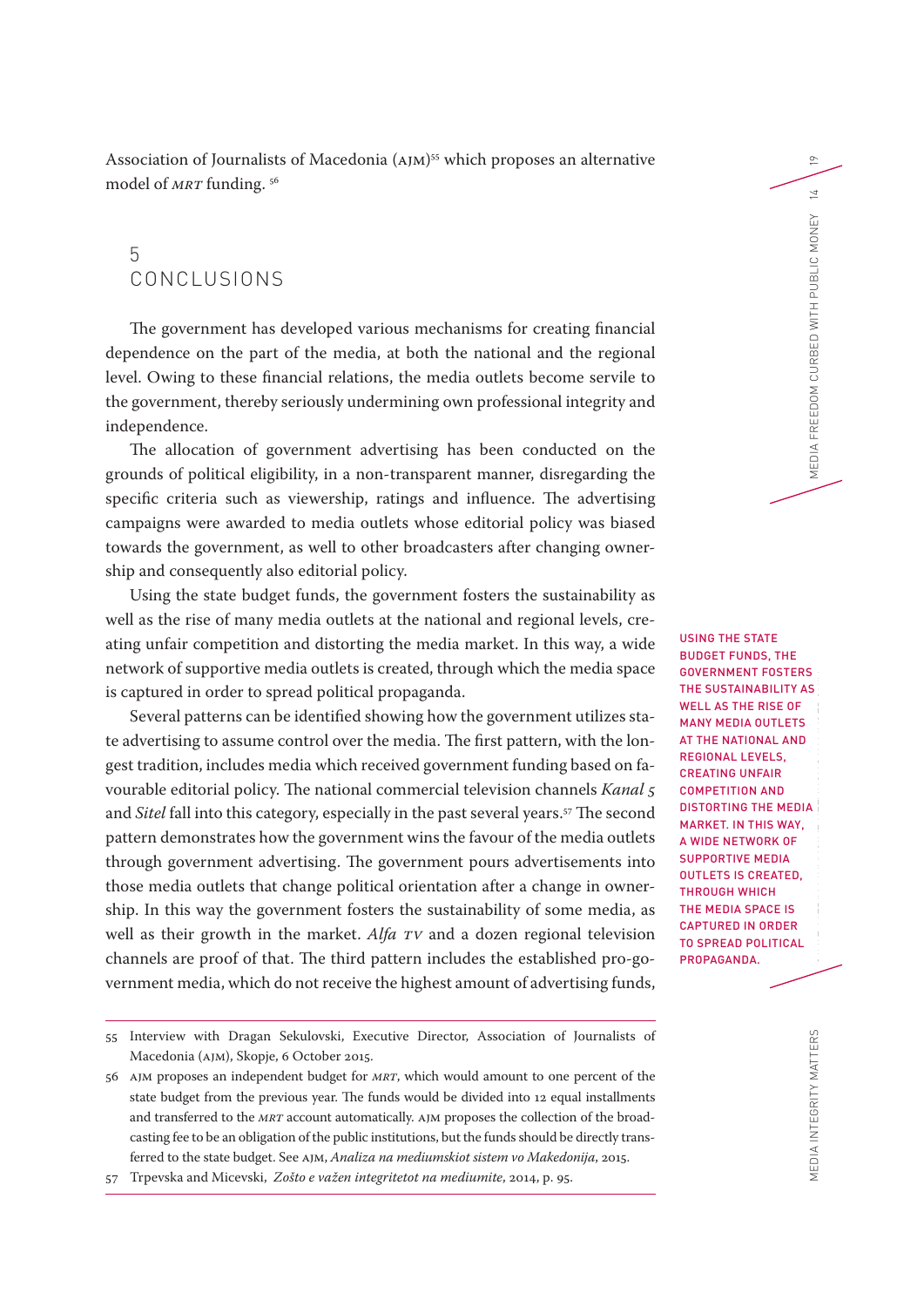but receive money directly from the government. The media return the favour for government generosity through donations in the form of huge discounts for paid political advertising by the ruling party during election campaigns.

An additional problem is that the media campaigns through which the government feeds the media in such clientelistic relations cost a significant portion of the state budge.58 While nearly 30 percent of the population in Macedonia lives on the poverty line, the Prime Minister promotes the campaign "Health is a Choice" that costs about half a million euro.

The wealthiest private commercial TV channels received about a half a million euro of state funds in 2014 as subsidies for production of domestic film and documentary programmes. In order to avoid the perception of the subsidies as another type of "media corruption," it is necessary to revise the subsidy model and to establish an independent body of experts specializing in film and documentary production.

The state budget support to *MRT* has only increased its dependence on the government, to the detriment of integrity of its operations and journalism. Although the collection rate of the broadcasting fee has stabilised, the state budget sources of *MRT* funding have increased. There is urgent need to reform the financial and governing model of *MRT* as a precondition for its independence and ability to fullfil its public service function.

## 6 RECOMMENDATIONS

- 1. State advertising in the media should be limited only to campaigns of public interest, and it is necessary to clearly define what constitutes public interest.
- 2. The media outlets should be legally obliged to publish their major sources of funding, and the audiovisual regulator should monitor this obligation.
- 3. The selection committee for granting subsidies for domestic production should publish the projects selected for subsidies, as well as the amount of the subsidies. The committee should provide a detailed explanation of the selection decision and of the project ranking.
- 4. The composition of the selection committee for the subsidies should be revised. It should be an independent body, rather than a body established by the government and composed of representatives of institutions under government control. This will guarantee independent selection and allocation of subsidies for production of high-quality domestic projects.

19

 $\overline{5}$ 

<sup>58</sup> Immediately after the elections in 2014, the government signed seven contracts with marketing agencies for producing two advertising campaigns that cost 560,000 euro: a campaign for promotion of reforms in the public administration (320,000 euro) and for raising traffic awareness (240,000 euro).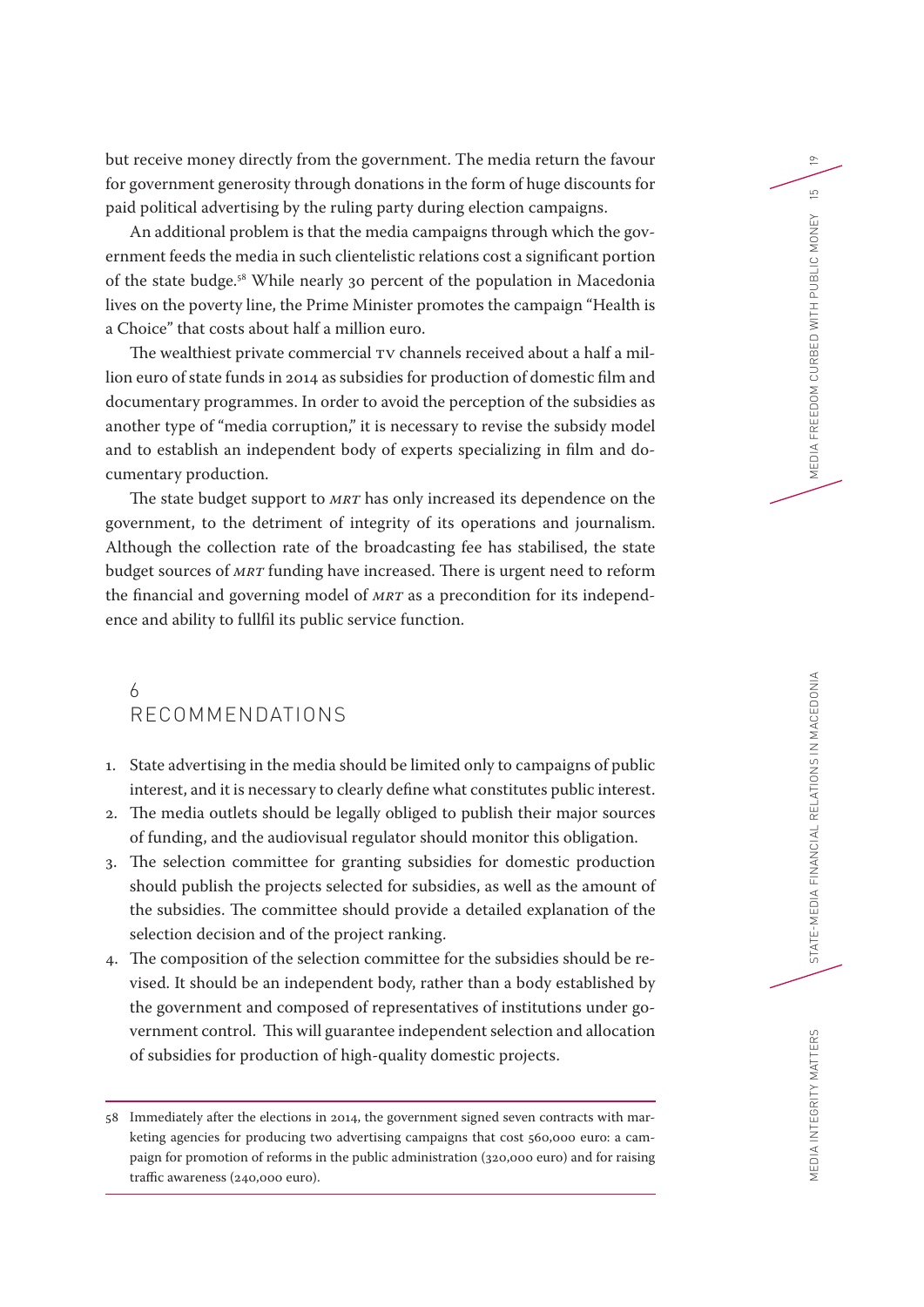- 5. Reforms are necessary in order to establish an independent and sustainable funding model for the public service broadcaster *MRT*. The reform process should engage media experts in the first place while political parties should keep their role limited to the parliamentary procedure.
- 6. Continuous monitoring and open public debate are necessary in order to critically approach the changes and amendments to the legislation which affect the performance, operation and funding of the *MRT* as well as overall media market in the country.

#### BIBLIOGRAPHY

- Agency for Audio and Audiovisual Media Services (AAVMS), *Analiza na pazarot na audio i audiovizuelni mediumski uslugi za 2014 godina*, Skopje, 2015. Available at: http://avmu.mk/images/Analiza\_na\_ pazarot\_na\_AVMU\_za\_2014\_godina.pdf. Accessed 10 September 2015.
- Agency for Audio and Audiovisual Media Services (AAVMS), *Analiza na pazarot na radiodifuznata dejnost za 2013 godina*, 2014. Available at: http://www.avmu.mk/ images/Analiza\_na\_pazarot\_za\_2013. pdf. Accessed 20 August 2015.
- Association of Journalists of Macedonia (AJM), *Javnite pari vo mediumskiot prostor,* Skopje, 2015. Available at: http:// www.znm.org.mk/drupal-7.7/sites/default/files/Javnite%20pari%20vo%20mediumskiot%20prostor%20maj%202015\_0. pdf. Accessed 1 August 2015.
- Association of Journalists of Macedonia (AJM), *Analiza na mediumskiot sistem vo Makedonija*, Skopje, 2015.
- Broadcasting Council of the Republic of Macedonia, *Analiza na pazarot na radiodifuznata dejnost za 2012 godina,* Skopje, 2013. Available at: http:// avmu.mk/images/Analiza\_za\_radiodifuznata\_dejnost.pdf. Accessed 10 September 2015.
- Broadcasting Council of the Republic of Macedonia, *Analiza na pazarot na radiodifuznata dejnost za 2008 godina,*  Skopje, 2009. Available at: http://www.

avmu.mk/images/stories/publikacii/ analiza\_na\_pazar\_2008\_-\_Tocka%202. pdf. Accessed 10 September 2015.

- Freedom House, "Macedonia", in *Freedom of the Press 2015*. Available at: https:// freedomhouse.org/report/freedom-press/2015/macedonia. Accessed 1 October 2015.
- IREX, "Macedonia", in *Media Sustainability Index*, 2014. Available at: https://www. irex.org/sites/default/files/u105/EE\_ MSI\_2014\_Macedonia.pdf. Accessed 1 October 2015.
- Media Development Center, *Monitoring na sproveduvanjeto na mediumskoto zakonodavstvo, na Ministerstvoto za informatičko opštestvo i administracija, na Sobranieto na Republika Makedonija, na Agencijata za audio i audiovizuelni mediumski uslugi i na Makedonskata radiotelevizija*, Izveštaj broj 4, Skopje, 2014. Available at: http://mdc.org. mk/izvestaj-4-monitoring-na-mediumsko-zakonodavstvo. Accessed 5 October 2015.
- Nikodinoska, V., *Need for independent model of media subsidies for domestic production*, SEE Media observatory website, 20 July 2015. Available at: http://www. mediaobservatory.net/radar/need-independent-model-media-subsidies-domestic-production. Accessed 1 August 2015.
- NVO Infocentar, *Monitoring na informiranjeto na MRT: Studii na slučaj: Kežarovski*,

19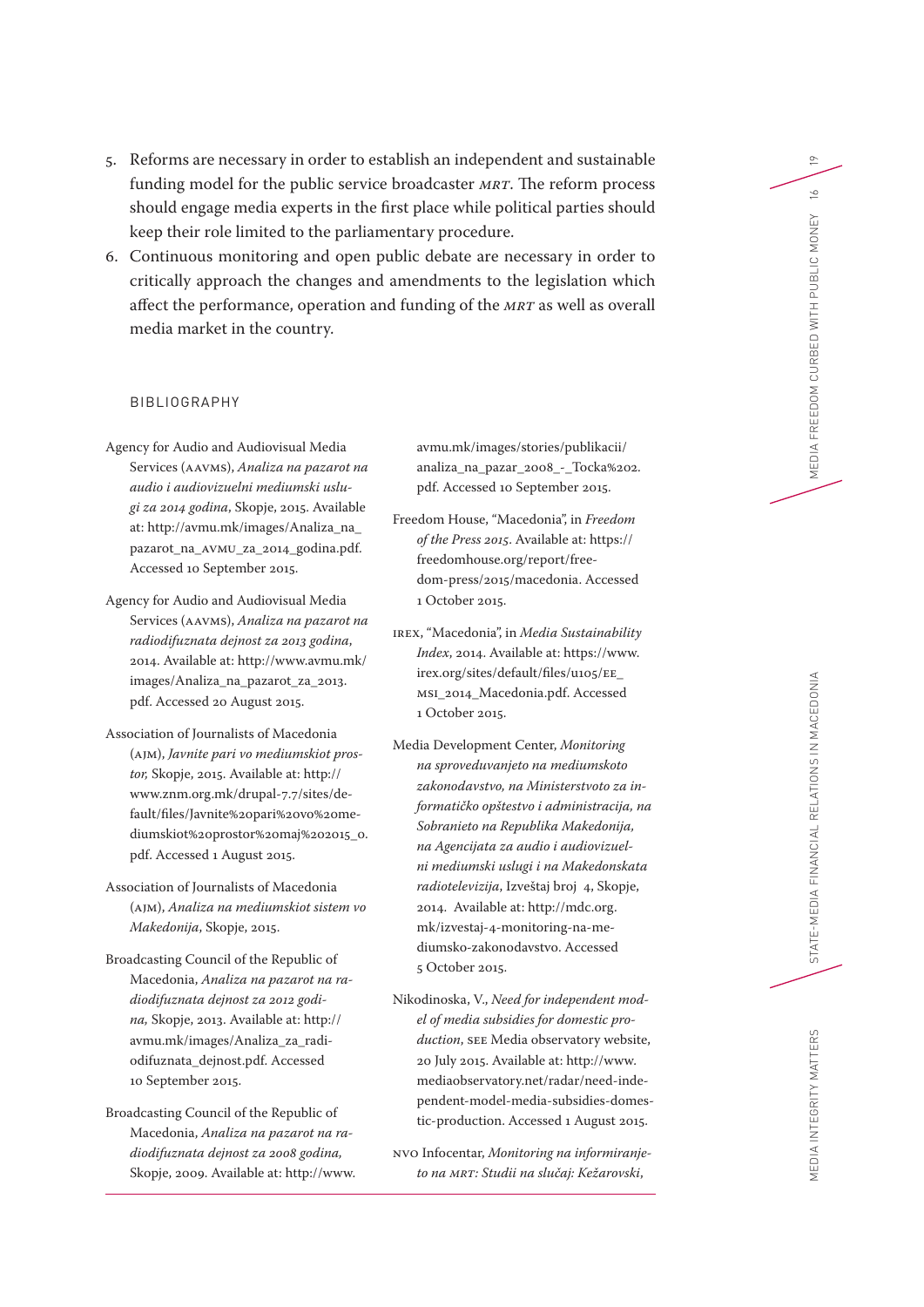*štrajk na SONK, krivična prijava protiv Zaev*, Skopje, 2015. Available at: http://nvoinfocentar.mk/wp-content/ uploads/2015/02/MRT\_Kezo\_SONK\_ Zaev\_03.02.2015-1.pdf. Accessed 1 October 2015.

- Ordanoski, S., *Buying love with public money: year after year the Macedonian Government is one of the biggest advertisers in the country*, Flash Report 5: Macedonia, SEE Media observatory website, 29 September 2014. Available at: http://mediaobservatory.net/radar/ flash-report-5-macedonia. Accessed 5 August 2015.
- Public Broadcasting Company Macedonian Radio Television*, Godišen izveštaj za finansiskoto rabotenje na JRP Makedonska radio televizija za 2014 godina,* Skopje, 2015. Available at: http://bit.ly/1U1TMhr. Accessed 4 October 2015.
- Public Broadcasting Company Macedonian Radio Television, *Predlog godišen finansiski plan na Javno radiodifuzno pretprijatie Makedonska radio televizija za 2015 godina soglasno Zakonot za audio i audiovizuelni mediumski uslugi*, Skopje, 2014. Available at: http://bit.ly/ 1FowKe0. Accessed 3 October 2015.
- Senior Experts' Group on systematic Rule of Law issues, *The former Yugoslav Republic of Macedonia: Recommendations of the Senior Experts' Group on systematic Rule of Law issues relating to the communications interception revealed in Spring 2015*,

#### JOURNALISTIC ARTICLES

Alsat-M TV, *Sumite dobieni od vladini reklami od desetkratno pomali od oni koi gi navede ZNM*, 28 May 2015. Available at: http://vesti.mk/read/ news/5575272/2102847/alsat-m-sumite-dobieni-od-vladini-reklami-od-desetkratno-pomali-od-oni-koi-gi-navedeznm. Accessed 10 August 2015.

Brussels, 8 June 2015. Available at: http:// ec.europa.eu/enlargement/news\_corner/ news/news-files/20150619\_recommendations\_of\_the\_senior\_experts\_group. pdf. Accessed 10 August 2015.

- State Commission for Preventing Corruption, *Finalen izveštaj za prihodite i rashodite za izbornata kampanja na VMRO-DPMNE za periodot od 5-20 april 2014*, 2014. Available at: http://www. dksk.org.mk/. Accessed 12 October 2015.
- State Commission for Preventing Corruption, *Prvična informacija za analizata na finalnite finansiski izveštai na organizatorite na izbornata kampanja što obezbedija mesto vo Sobranieto na Republika Makedonija - VMRO-DPMNE, SDSM, DUI, DPA, and NDP*, 24 June 2011. Available at: http://www.dksk. org.mk/index.php?option=com\_content&task=view&id=247&Itemid=144. Accessed 10 October 2015.
- State Commission for Preventing Corruption, *Vkupen finansiski izveštaj za prihodite i rashodite za izbornata kampanja na SDSM za period od 2 april do 19 maj 2014*, 2014. Available at: http://www.dksk.org.mk/images/ PredvremeniParlamentarniIzbori2014/ Vkupni/socijal%20demokratski%20 sojuz%20na%20makedonija.pdf. Accessed 12 October 2015.
- Trpevska, S. And Micevski, I., *Zošto e važen integritetot na mediumite,* Macedoninan Institute for Media, Skopje, 2014.
- Apostolov, V., "500.000 evra za novi vladini reklami," *Fokus*, 5 June 2014. Available at: http://fokus.mk/500-000-evra-za-novivladini-reklami/. Accessed 3 October 2015.
- Blaževska, K., "Vladinite reklami 'alfa' za ureduvačkata politika, 'omega' za nezavisnosta," *Deutche Welle* (in Macedonian), 23 September 2014.

MEDIA INTEGRITY MATTERS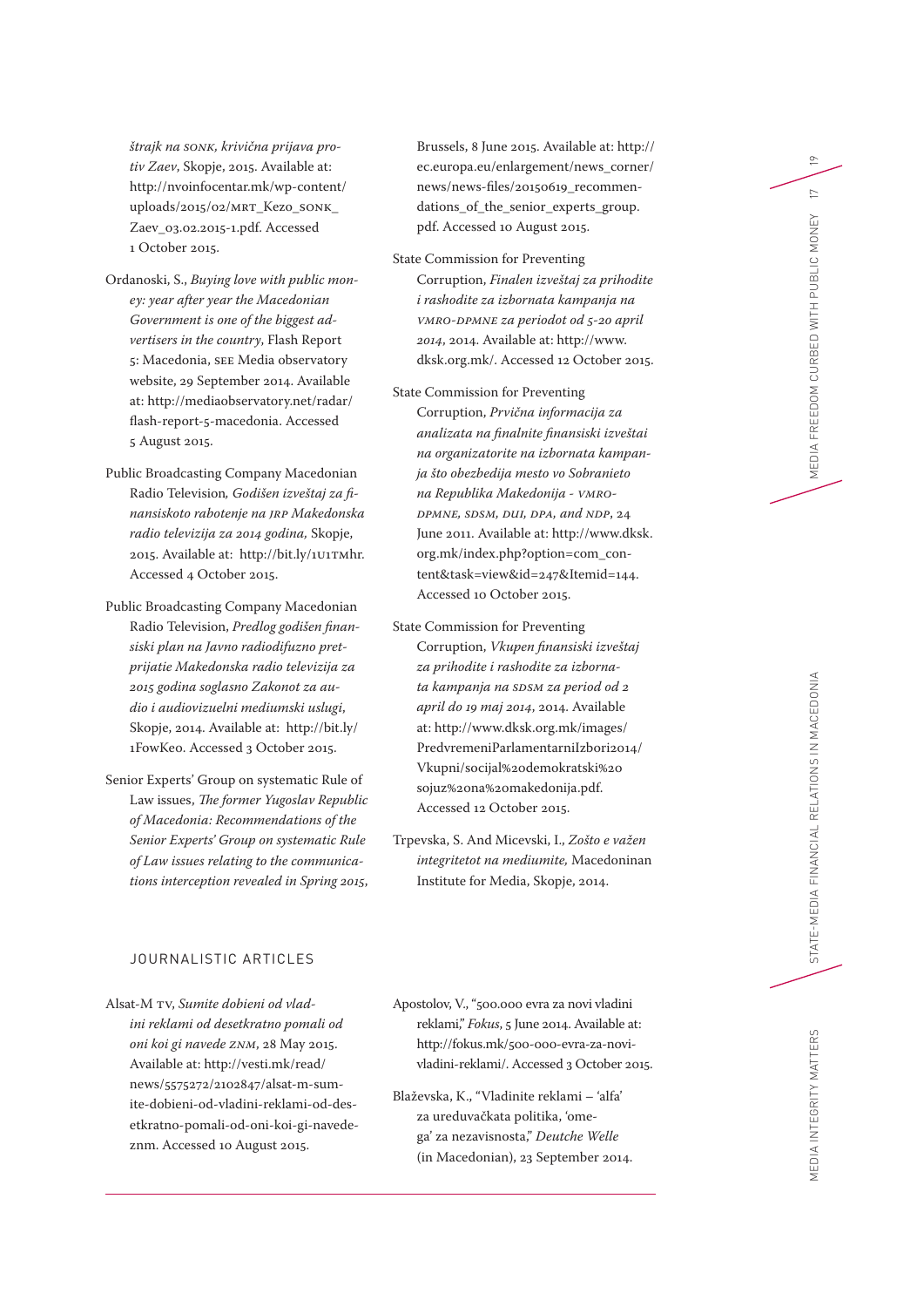Available at: http://bit.ly/1WVpxqE. Accessed 23 September 2015.

- Cvetkovska, S., "Selmani: Državata vleguva so pari vo privatnite televizii," *Nova TV*, 22 August 2014. Available at: http:// www.novini.mk/read/294628/selmani-drzhavata-vleguva-so-pari-vo-privatnite-televizii. Accessed 5 June 2015.
- Dimeska, F., "'Bomba' 24 na SDSM: Vrabotuvanja vo mediumi po vladin spisok," *Radio Slobodna Evropa*, 22 April 2015. Available at: http://www.makdenes.org/content/article/26972563. html. Accessed 4 September 2015.
- Jordanovska, M., "Agencijata za mediumi gi premolči najgolemite oglasuvači na televiziite," *Prizma*, 18 August 2015.
- Kanal 5 TV, "MMA: ZNM i Selmani pravat tendenciozna 'analiza' so cel da ja urne doverbata vo televiziite," 29 May 2015. Available at: http://kanal5.com.mk/ vesti\_detail.asp?ID=70491. Accessed 1 September 2015.
- MediaPedia (media ownership database), "Nova mediumska žetva vo vladiniot reklamen kombajn," 2014.
- MediaPedia (media ownership database), "Televiziski let nad zakonite so kerozin od vladini reklami," 2015. Available at: http://mediapedia.mk/istrazuvanja/televiziski-let-nad-zakonite-so-kerozin-od-vladini-reklami\_mk. Accessed 5 September 2015.
- Plusinfo, "Goran Petreski: Obvinitelstvoto ne dozvoluva objavuvanje na 'Bombi'" 12 March 2015. Available at: http:// plusinfo.mk/vest/18170/goran-petreski-obvinitelstvoto-ne-dozvoluva-objavuvanje-na-bombi . Accessed 1 October 2015.
- Stojanovska, N., "AEK bez povik do MRT da gi objavi opoziciskite 'bombi," *Alsat-M TV*, 30 March 2015. Available at: http:// alsat.mk/News/14375/aek-bez-povik-domrt-da-gi-objavi-opoziciskite-bombi. Accessed 5 August 2015.

#### LEGISLATION

- Law on Audio and Audiovisual Media Services, 2013, Official Gazette No. 184/2013, 13/2014, 44/2014, 101/2014 and 132/2014.
- Odluka za maksimalniot iznos na nadomestokot za pokrivanje na trošocite vo visina od 50% pri proizvodstvo na domašnata dokumentarna programa i na domašnata igrana programa, Official Gazette 138-14, 17 September 2014.

Available at: http://www.slvesnik.com. mk. Accessed 10 June 2015.

Odluka za maksimalniot iznos na nadomestokot za pokrivanje na trošocite vo visina od 50% pri proizvodstvo na domašnata dokumentarna programa i na domašnata igrana programa, Official Gazette 47-15, 24 March 2015. Available at: http://www.slvesnik.com.mk/. Accessed 10 June 2015.

Audio from interception materials, published by opposition SDSM in February 2015. Available at: http://sdsm.org.mk/default.

aspx?mId=55&agId=5&articleId=11748. Accessed 1 September 2015.

 $\overline{P}$ 

 $\frac{\infty}{2}$